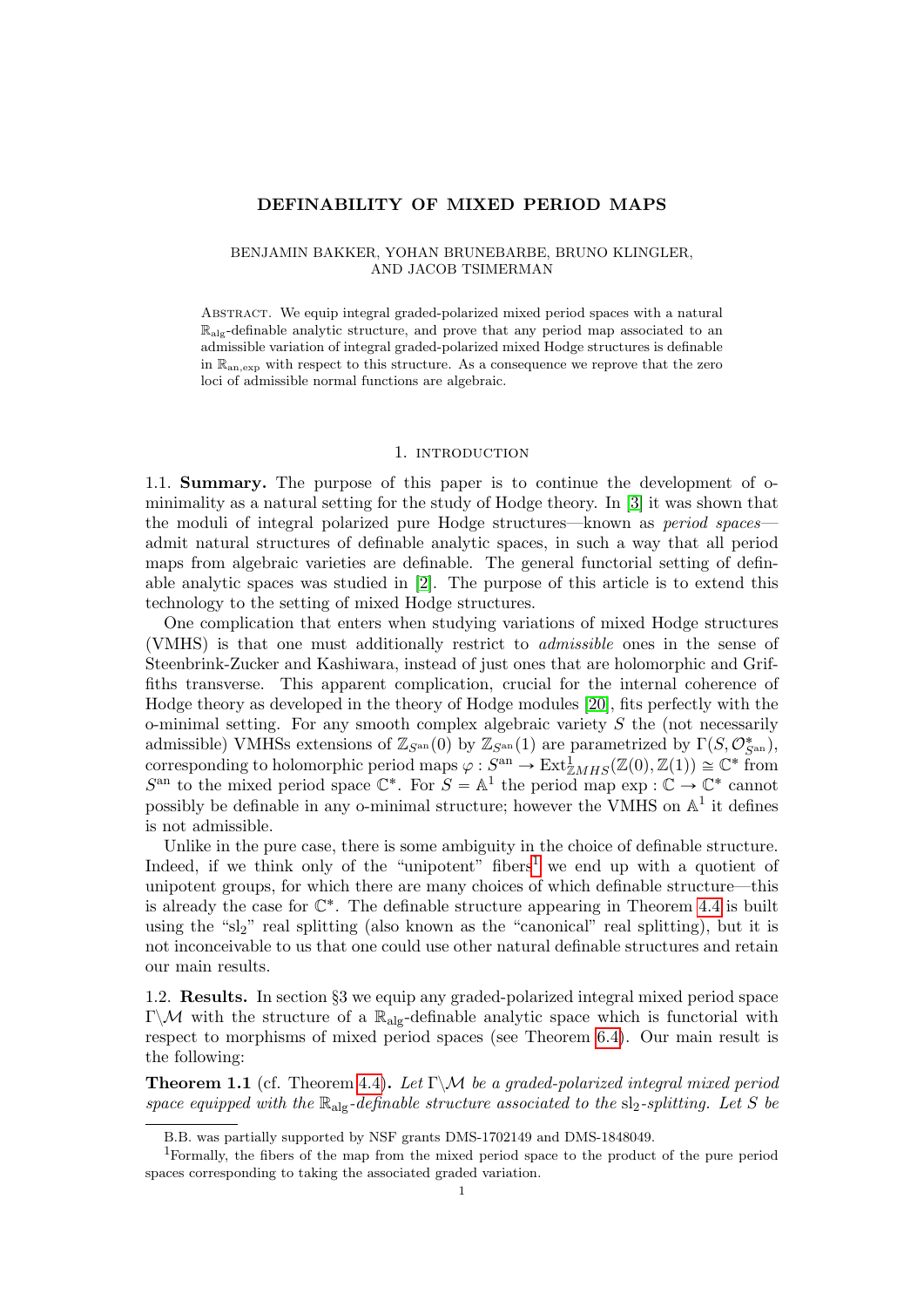a reduced complex algebraic space and  $\varphi : S \to \Gamma \backslash \mathcal{M}$  an admissible period map. Then  $\varphi$  is  $\mathbb{R}_{\text{an,exp}}$ -definable.

It should be noted that the work of Brosnan–Pearlstein [\[5\]](#page-14-3) building on the mixed SL2-orbit theorem of Kato–Nakayama–Usui [\[14\]](#page-14-4) is a key ingredient in our proofs, giving the necessary boundedness statement for us to prove definability.

In [\[3\]](#page-14-0) we recovered as an immediate corollary of the definability of the period map for pure VHS the algebraicity of the corresponding Hodge loci proven in [\[9\]](#page-14-5). Similarly as an immediate corollary of Theorem [4.4](#page-9-0) we recover the algebraicity of (possibly nonreduced) mixed Hodge loci (in particular the zero-loci of admissible normal functions) obtained in [\[6,](#page-14-6) [8,](#page-14-7) [5,](#page-14-3) [7\]](#page-14-8). Recall that for a graded-polarized integral mixed Hodge structure  $V = (V_{\mathbb{Z}}, W, F, q_k)$  the set of integral weight zero Hodge classes is  $Hdg_0(V)_{\mathbb{Z}} :=$  $\text{Hom}_{\mathbb{Z}-\text{MHS}}(\mathbb{Z}(0), V) = (W_0)_{\mathbb{Z}} \cap F^0$ , and we define  $\text{Hdg}_0^d(V)_{\mathbb{Z}} \subset \text{Hdg}_0(V)_{\mathbb{Z}}$  as the subset of Hodge classes v with  $q_0(v, v) \le d$ , where  $q_0$  is the polarization form on  $\text{Gr}_{0}^{W}V_{\mathbb{Z}}$ . The locus  $Hdg_0^d(\Gamma \backslash \mathcal{M}) \subset \Gamma \backslash \mathcal{M}$  of points V for which  $Hdg_0^d(V) \neq 0$  is a definable analytic subspace, and for any period map  $\varphi : S \to \Gamma \backslash \mathcal{M}$  we define  $Hdg_0^d(S) \subset S$  to be the pullback of  $Hdg_0^d(\Gamma \backslash \mathcal{M})$  with its natural not-necessarily-reduced structure as a definable analytic subspace.

Corollary 1.2. Let  $\varphi : S \to \Gamma \backslash \mathcal{M}$  be as in the theorem. Then the Hodge subspace  $\text{Hdg}_0^d(S) \subset S$  is algebraic.

Without too much difficulty, the same can be shown for the locus of bounded-norm Hodge classes  $Hdg_0^d(V) \subset V_{\mathbb{C}}$  in the total space of an admissible variation  $(V, W, \mathcal{F}),$ but we leave this to the reader.

1.3. Outline. In §2 we recall some facts about how definable quotients work, and the relation between definable structures on quotients and choices of fundamental sets. In §3 we recall relevant background from mixed Hodge theory and the various real splittings that we use, and put a definable structure on graded-polarized integral mixed period spaces. In §4 we give a notion of variations of mixed Hodge structure and period maps on arbitrary algebraic varieties, review the notion of admissibility and its consequences, and state our main theorem. In §5 we prove our main theorem. Finally, in §6 we generalize the construction of §3 to place a definable structure on mixed Hodge varieties and prove functoriality.

1.4. Acknowledgements. We thank the referees for their careful reading of the paper.

### 2. Definable quotients

In this section we fix an o-minimal structure and we work in the category of definable locally compact Hausdorff topological spaces and definable continuous maps.

Let X be a locally compact Hausdorff definable topological space and  $\Gamma$  a group acting on X by definable homeomorphisms.

**Definition 2.1.** A fundamental set for the action of  $\Gamma$  on X is an open definable subset  $F \subseteq X$  such that

- (1)  $\Gamma \cdot F = X$ ,
- (2) the set  $\{\gamma \in \Gamma \mid \gamma \cdot F \cap F \neq \emptyset\}$  is finite.

Remark 2.2. The existence of a fundamental set for the action of  $\Gamma$  on X implies that Γ equipped with the discrete topology acts properly on X. In particular, the set Γ $\chi$ X equipped with the quotient topology is a locally compact Hausdorff topological space.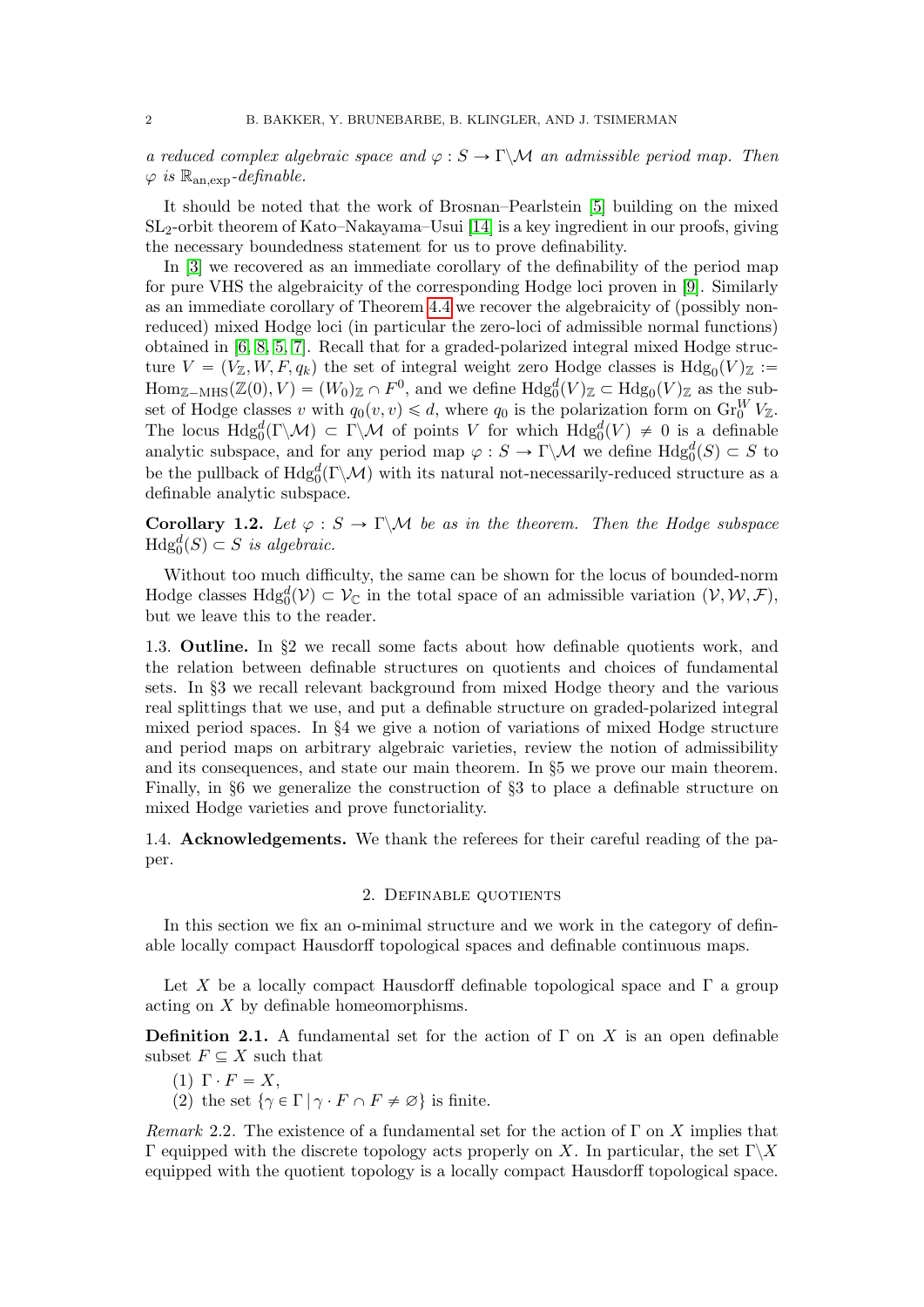<span id="page-2-0"></span>**Proposition 2.3.** If F is a fundamental set for the action of  $\Gamma$  on X, then there exists a unique definable structure on  $\Gamma \backslash X$  such that the canonical map  $F \to \Gamma \backslash X$  is definable.

*Proof.* Let  $R \subset X \times X$  be the equivalence relation associated to the action of Γ on X, that is,  $R = \{(x, \gamma \cdot x)\}\$ . As observed before, the action of Γ on X is necessarily proper, hence R is a closed subset of  $X \times X$ . It follows that the induced equivalence relation  $R_F := R \cap (F \times F)$  on F is closed. Moreover, the set

$$
R_F = \bigcup_{\gamma \in \Gamma} \{ (x, \gamma \cdot x) \in F \times F \}
$$

is definable, since only matter the finite number of  $\gamma$  for which  $\gamma \cdot F \cap F \neq \emptyset$ . We conclude using that  $\Gamma \backslash X = F/R_F$  as topological spaces and that the equivalence relation  $R_F$  on F is closed, definable and étale.

- Remark 2.4. (1) The definable structure on  $\Gamma \backslash X$  depends on the choice of F. (For example, two strips in C with different slopes give different definable structures on the quotient  $\mathbb{C}/\mathbb{Z} = \mathbb{C}^*$ .)
	- (2) Two fundamental sets F and F' define the same definable structure on  $\Gamma\backslash X$  if and only if  $F$  is contained in a finite union of translates of  $F'$  under elements of Γ.
	- (3) The map  $F \to \Gamma \backslash X$  admits locally on the base some continuous definable section. Therefore, giving a morphism from a definable space Y to  $\Gamma \backslash X$  is equivalent to giving a finite definable cover  $Y = \bigcup Y_i$  and morphisms  $Y_i \to F$ such that the induced maps  $Y_i \to \Gamma \backslash X$  coincide on overlaps.
	- (4) In case X is a complex manifold and Γ acts by definable biholomorphism the construction above is compatible with the complex structure.

**Proposition 2.5.** If F is a fundamental set for the action of  $\Gamma$  on X and  $\Gamma' \subset \Gamma$ is a finite index subgroup, then for any finite subset  $C \subset \Gamma$  mapping surjectively onto is a finite index subgroup, then for any finite subset  $C \subset \Gamma$  mapping surjectively onto  $\Gamma/\Gamma'$  the set  $\bigcup_{\gamma \in C} \gamma \cdot F$  is a fundamental set for the action of  $\Gamma'$  on X. Moreover, the induced definable structure on  $\Gamma' \backslash X$  is independent of C and the map  $\Gamma' \backslash X \to \Gamma \backslash X$  is definable.

<span id="page-2-1"></span>**Proposition 2.6.** Let  $X$  and  $Y$  be locally compact Hausdorff definable topological spaces and  $\Gamma$  a group acting on both X and Y by definable homeomorphisms. Let  $f: X \to Y$  be a Γ-equivariant continuous map.

- If F is a fundamental set for the action of  $\Gamma$  on Y, then  $f^{-1}(F)$  is a fundamental set for the action of  $\Gamma$  on X.
- The induced continuous map  $\Gamma \backslash X \to \Gamma \backslash Y$  is definable.

*Proof.* First note that  $\Gamma \cdot f^{-1}(F) = f^{-1}(\Gamma \cdot F) = f^{-1}(Y) = X$ . On the other hand, the set  $\{\gamma \in \Gamma \mid \gamma \cdot f^{-1}(F) \cap f^{-1}(F) \neq \emptyset\}$  is finite, since it is clearly a subset of  $\{\gamma \in \Gamma \mid \gamma \cdot F \cap F \neq \emptyset\}$ , and the latter is finite by assumption.

2.1. Fundamental sets for arithmetic groups. Arithmetic quotients of reductive groups are endowed with Ralg-definable structures using a Siegel set fundamental domain:

<span id="page-2-2"></span>**Theorem 2.7** (Theorem 1.1 of [\[3\]](#page-14-0)). Let **G** be a reductive algebraic group over  $\mathbb{Q}, \Gamma \subset \mathbb{R}$  $\mathbf{G}(\mathbb{Q})$  an arithmetic subgroup and  $M \subset \mathbf{G}(\mathbb{R})$  a compact subgroup. Then the quotient  $\Gamma\backslash\mathbf{G}(\mathbb{R})/M$  admits a structure of  $\mathbb{R}_{\mathrm{alg}}$ -definable analytic space, functorial in the triple  $\mathbf{G}, \Gamma, M$  and characterized by the following property. Let  $\mathbf{G}(\mathbb{R})/M$  be endowed with its natural semi-algebraic structure and  $\mathfrak{S} \subset \mathbf{G}(\mathbb{R})/M$  be an open semi-algebraic Siegel set. Then  $\mathfrak{S} \to \Gamma \backslash \mathbf{G}(\mathbb{R})/M$  is  $\mathbb{R}_{\text{alg}}$ -definable.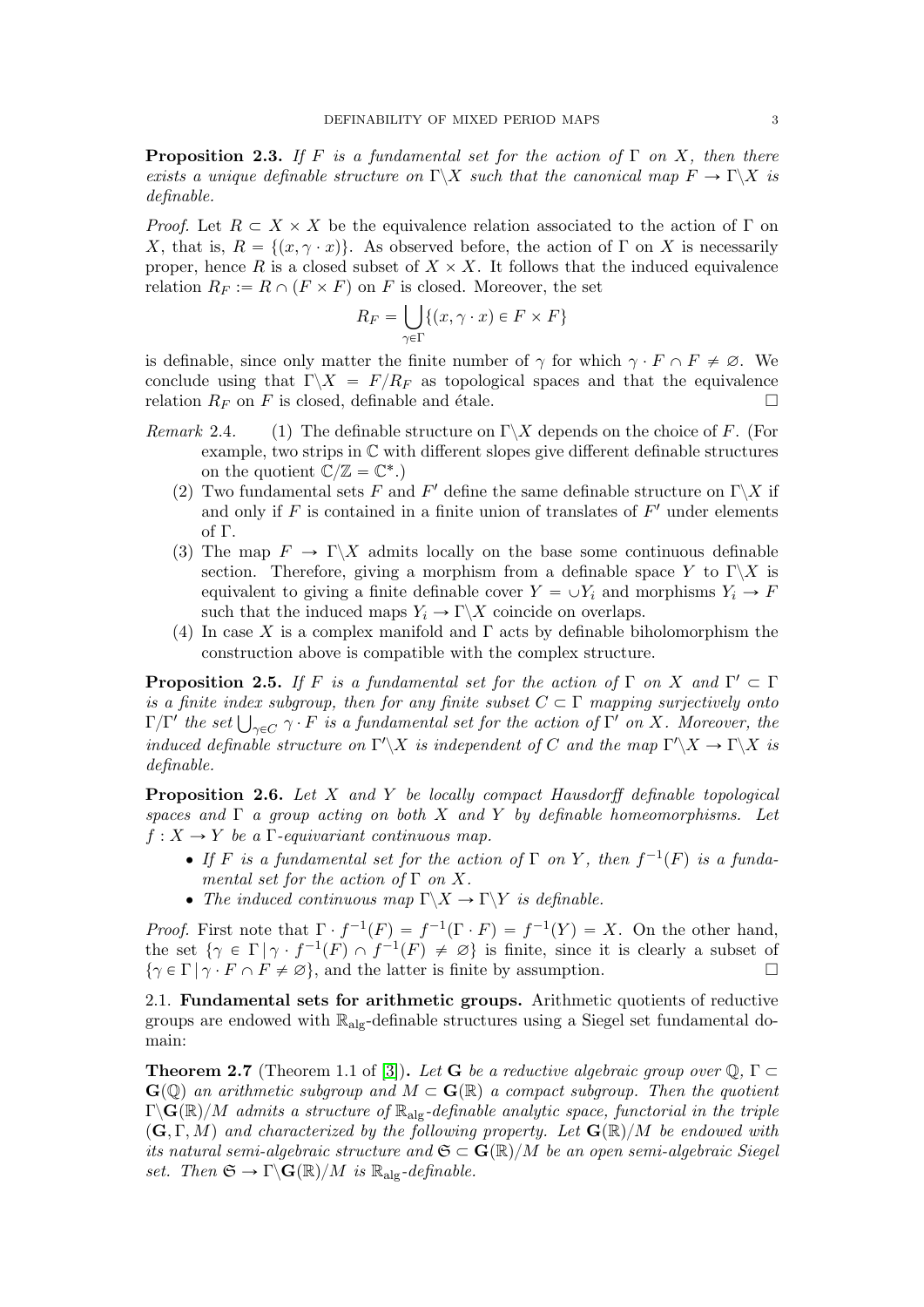Note that the statement in  $[3]$  is for **G** semi-simple (and that is all we will need), although the reductive case easily follows.

### 3. Background in mixed Hodge theory

#### <span id="page-3-0"></span>3.1. Splittings. (cf. [\[10,](#page-14-9) §2].)

 $k\leq l$ 

Fix a field  $K$  of characteristic zero and a finite-dimensional  $K$ -vector space  $V$ equipped with an increasing filtration  $\{W_k\}$ . Note that any K-vector space obtained from V using duals, tensor products and subspaces inherits an increasing filtration from  $\{W_k\}$ .

**Definition 3.1.** A splitting of  $\{W_k\}$  is a direct sum decomposition  $V =$ k  $V_k$  such that  $W_l =$  $V_k$ .

Let  $\mathcal{S}(W)$  denote the variety of all splittings of  $\{W_k\}$ . It is a smooth algebraic variety defined over K (a Zariski-open in a product of Grassmannians) such that  $\mathcal{S}(W)(L)$ is the set of all splittings of  $\{W_k \otimes_K L\}$  for every field  $L \supseteq K$ .

The natural left action of  $GL(V)$  on V induces an algebraic left action of the Kalgebraic group  $GL(V)^W = \{g \in GL(V) \mid g(W_k) \subseteq W_k \text{ for all } k\}$  on  $\mathcal{S}(W)$ . Its unipotent radical is the K-algebraic subgroup  $U := \exp(W_{-1} \text{End}(V))$ . One easily checks that for every field  $L \supseteq K$  the group  $U(L)$  acts simply transitively on  $\mathcal{S}(W)(L)$ , cf. [\[16,](#page-14-10) §3.6] or [\[10,](#page-14-9) Prop. 2.2].

There is a natural closed immersion  $\mathcal{S}(W) \hookrightarrow W_0 \text{End}(V)$  which on K-points associates to any given splitting  $V = \bigoplus_k V_k$  the semisimple endomorphism  $T \in End(V)$ with integral eigenvalues whose *l*-eigenspace is  $V_l$ . This realizes  $\mathcal{S}(W)$  as an affine subspace of  $W_0 \text{End}(V)$  directed by the subvector space  $W_{-1} \text{End}(V)$ . In this realization, the left action of  $GL(V)^W$  on  $\mathcal{S}(W)$  is induced by the adjoint action of  $GL(V)$  on End(V), and the K-algebraic group U acts on  $\mathcal{S}(W)$  by affine transformations.

There is an exact sequence of  $K$ -algebraic groups

 $1 \to U \to GL(V)^W \to GL(\text{Gr}^W V) \to 1,$ 

and the choice of a splitting  $T \in \mathcal{S}(W)(K)$  induces a section  $GL(\text{Gr}^W V) \to GL(V)^W$ , whose image we denote by  $\mathrm{GL}(V)^{T}$ .

Notation 3.2. In the sequel we will frequently identify a splitting of  $W$  with the corresponding semisimple endomorphism T of V .

# 3.2. Mixed Hodge structures. (cf. [\[11\]](#page-14-11).)

A decreasing filtration  $F$  of an object  $V$  is said to be finite if there exists two integers m and n such that  $F^m V = V$  and  $F^n V = 0$ , and similarly for increasing filtrations. In what follows, all filtrations are implicitely supposed to be finite.

Let  $R = \mathbb{Z}, \mathbb{Q}$  or  $\mathbb{R}$ . A mixed R-Hodge structure is a triple  $V = (V_R, W, F)$  consisting of

- a R-module  $V_R$  of finite type,
- an increasing filtration  $\{W_k\}$  of  $V_R$  (the weight filtration),
- a decreasing filtration  $\{F^p\}$  of  $V_{\mathbb{C}} := V_R \otimes_R \mathbb{C}$  (the Hodge filtration),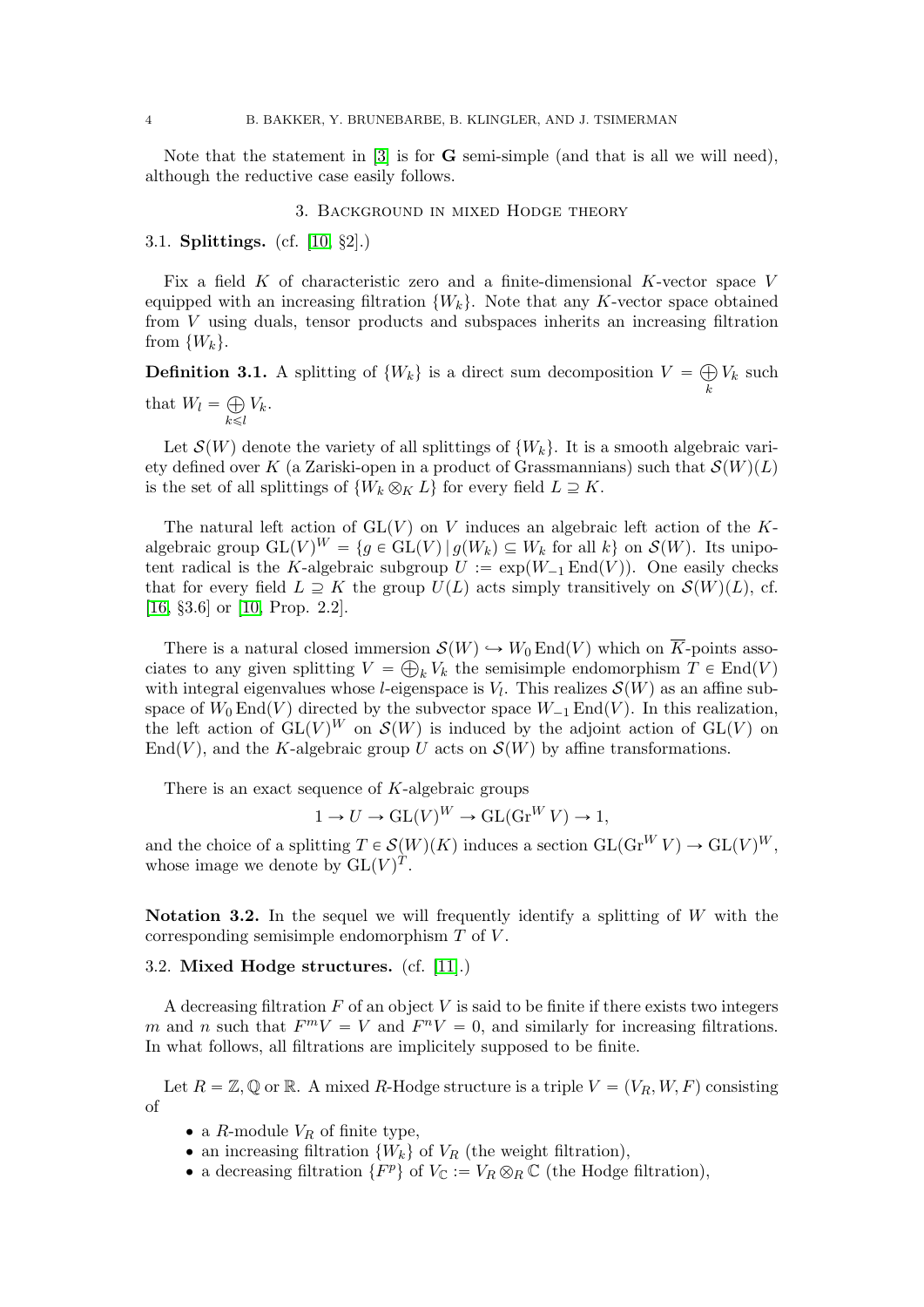such that  $\mathrm{Gr}_F^p \mathrm{Gr}_{\overline{F}}^q \mathrm{Gr}_l^W (V_{\mathbb{C}}) = \{0\}$  when  $p + q \neq l$ , where we denote by the same symbol W the filtration induced by W on  $V_{\mathbb{C}}$  and by  $\overline{F}$  the conjugate filtration of F defined by  $\overline{F}^q := \overline{F^q}$ .

A morphism of mixed R-Hodge structure is a R-linear morphism of the underlying R-modules that preserves both filtrations. The category of mixed R-Hodge structures is abelian, and it admits both duals and tensor products (hence internal homs).

Let  $V = (V_R, W, F)$  be a pure R-Hodge structure of weight n, meaning that  $\text{Gr}_{l}^W(V_R)$  =  $\{0\}$  when  $l \neq n$ . In that case, we have the Hodge decomposition à

$$
V_{\mathbb{C}} = \bigoplus_{p+q=n} V^{p,q}
$$

with  $V^{p,q} := F^p \cap \overline{F}^q$ , so that  $V^{q,p} = \overline{V^{p,q}}$ . The Weil operator  $C \in \text{End}(V_{\mathbb{R}})$  is then the real endomorphism satisfying

$$
C_{\mathbb{C}} = \bigoplus_{p,q} i^{p-q} \cdot \mathrm{id}_{V^{p,q}}.
$$

Let  $q: V_R \otimes V_R \to R$  be a  $(-1)^n$ -symmetric bilinear form—that is, q is symmetric if n is even and skew-symmetric if n is odd. We say that the pure  $R$ -Hodge structure V is polarized by q if the hermitian form h on  $V_{\mathbb{C}}$  defined by  $h(u, v) = q_{\mathbb{C}}(Cu, \overline{v})$  is positive-definite and the Hodge decomposition of  $V_{\mathbb{C}}$  is *h*-orthogonal.

# <span id="page-4-0"></span>3.3. Bigradings.

**Definition 3.3.** A bigrading of a real mixed Hodge structure  $(V, W, F)$  is a direct sum decomposition  $V_{\mathbb{C}} = \bigoplus_{p,q}$  $J^{p,q}$  such that:

$$
F^{p} = \bigoplus_{r \ge p,s} J^{r,s} \text{ and } (W_{k})_{\mathbb{C}} = \bigoplus_{r+s \le k} J^{r,s}.
$$

The bigradings of a real mixed Hodge structure  $(V, W, F)$  are easily seen to be in The bigradings of a real mixed Hodge structure  $(V, W, F)$  are easily seen to bijection with the splittings  $T \in \mathcal{S}(W_{\mathbb{C}})$  such that  $T(F^p) \subseteq F^p$ , via  $V_l(T) = \bigoplus$  $p+q=l$  $J^{p,q}.$ 

**Lemma 3.4** (Deligne [\[11\]](#page-14-11)). If  $(V, W, F)$  is a real mixed Hodge structure, then it admits a unique bigrading  $\{I^{p,q}\}\$  which satisfies:

$$
I^{p,q} = \overline{I^{q,p}} \mod \bigoplus_{r < p,s < q} I^{r,s}.
$$

Deligne bigrading is functorial and is given explicitely by the formula:

$$
I^{p,q} := (F^p \cap (W_{p+q})_{\mathbb{C}}) \cap \left( \overline{F}^q \cap (W_{p+q})_{\mathbb{C}} + \sum_{j \geqslant 0} \overline{F}^{q-1-j} \cap (W_{p+q-2-j})_{\mathbb{C}} \right).
$$

#### 3.4. Real splittings.

**Proposition 3.5.** A real mixed Hodge structure  $(V, W, F)$  is said to split over R if it satisfies one of the equivalent following properties:

- $(1)$  it is a direct sum of pure real Hodge structures of different weights,
- (2) it admits a real splitting, i.e. a bigrading  $\{J^{p,q}\}\text{ such that }J^{p,q}=\overline{J}^{q,p}$ ,
- (3) there exists  $T \in \mathcal{S}_{\mathbb{R}}(W)$  such that  $T(F^p) \subseteq F^p$ .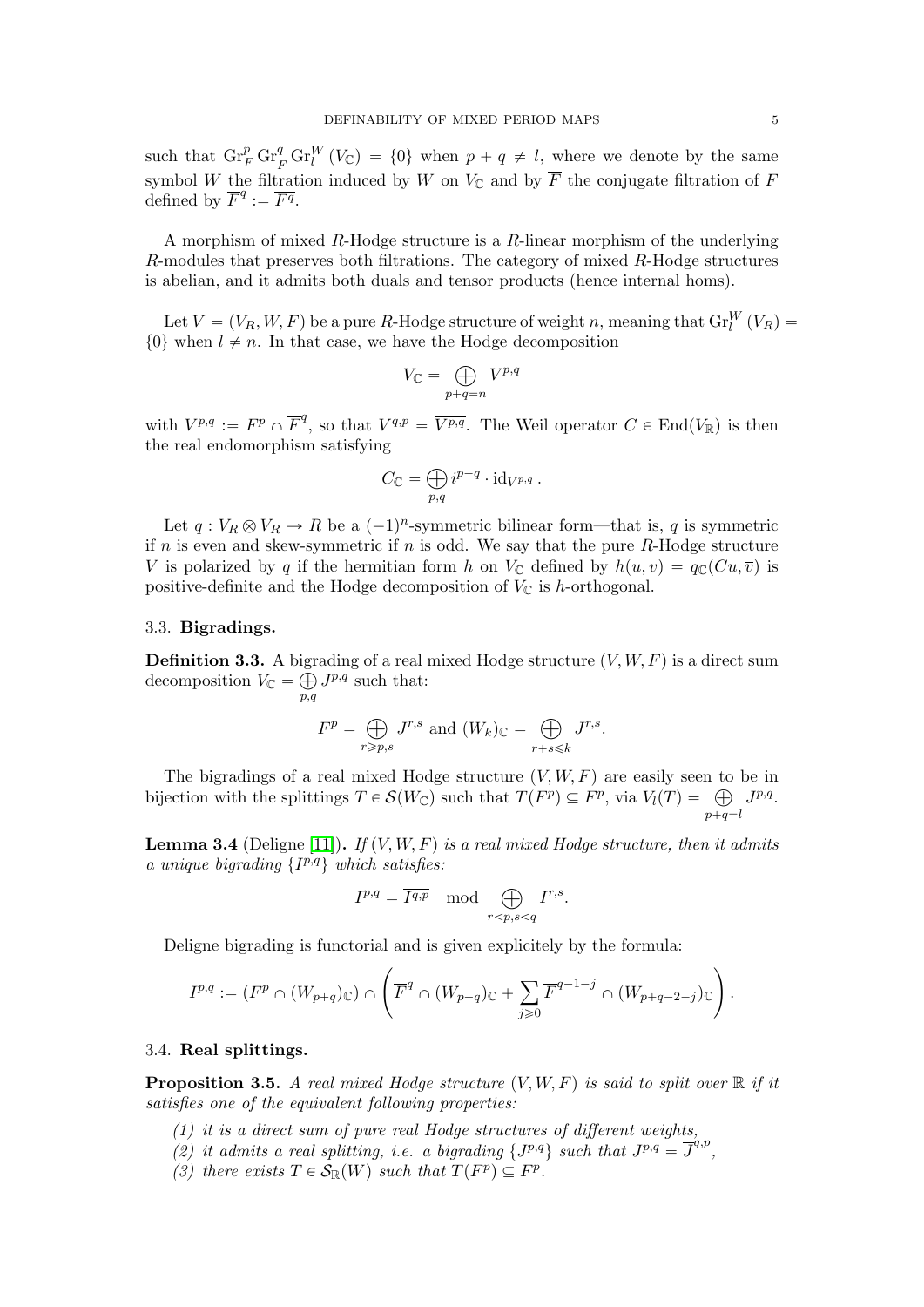If  $(V, W, F)$  admits a real splitting  $\{J^{p,q}\},\$  then one has necessarily

$$
J^{p,q} = F^p \cap \overline{F}^q \cap W_{p+q},
$$

so that it is unique and coincides with Deligne bigrading.

### <span id="page-5-0"></span>3.5. Graded-polarized mixed period domains. (cf. [\[23,](#page-15-0) [18\]](#page-14-12).)

Let  $V$  be a finite dimensional  $\mathbb{R}$ -vector space equipped with an increasing filtration  $\{W_k\}$  and a collection of non-degenerate bilinear forms  $q_k$ :  $\text{Gr}_k^W V \otimes_{\mathbb{R}} Gr_k^W V \to \mathbb{R}$ that are  $(-1)^k$ -symmetric. Fix a partition of dim<sub>R</sub> V into non-negative integers  $\{h^{p,q}\}$ such that  $h^{p,q} = h^{q,p}$ .

For any integer k, we denote by  $\Omega_k$  the Griffiths period domain parametrizing all decreasing filtrations  $\{F_k^p\}$  $\int_k^p$  on  $\operatorname{Gr}_k^W V_{\mathbb C}$  with  $\dim_{\mathbb C} \tilde F_k^p =$  $\overline{\phantom{a}}$  $r \geq p h^{r,k-r}$  that define a real pure Hodge structure of weight k polarized by  $q_k$ , and by  $\check{\Omega}_k$  its compact dual parametrizing the  $(q_k)_{\mathbb{C}}$ -isotropic filtrations  $\{F_k^p\}$ dual parametrizing the  $(q_k)_{\mathbb{C}}$ -isotropic filtrations  $\{F_k^p\}_p$  on  $\text{Gr}_k^W V_{\mathbb{C}}$  with  $\dim_{\mathbb{C}} \tilde{F_k}^p =$ al parametrizing the  $(q_k)_{\mathbb{C}}$ -isotropic filtri<br>  $r_{\geq p} h^{r,k-r}$ . Letting  $\check{\Omega} := \prod_k \check{\Omega}_k$  and  $\Omega :=$  $ttR$  $_{k}\Omega_{k}$ , and denoting by **H** the real alge- $\sum_{r \geq p} n^{r}$ . Letting  $\Omega := \prod_k \Omega_k$  and  $\Omega := \prod_k \Omega_k$ , and denoting by **H** the real algebraic group  $\prod_k \text{Aut}(q_k)$ , it follows from Griffiths theory that  $\tilde{\Omega}$  is a smooth projective complex variety on which the complex algebraic group  $H(\mathbb{C})$  acts transitively by algebraic automorphisms and  $\Omega \subset \tilde{\Omega}$  is a real semi-algebraic open subset on which the real algebraic group  $\mathbf{H}(\mathbb{R})$  acts transitively by semi-algebraic automorphisms.

Let  $M$  denote the corresponding mixed period domain, i.e. the set of decreasing filtrations  $\{F^p\}$  of  $V_{\mathbb{C}}$  such that  $(V, W, F)$  is a real mixed Hodge structure gradedpolarized by the  $q_k$ 's and such that

$$
\dim_{\mathbb{C}}\left( (F^p \operatorname{Gr}_{p+q}^W V_{\mathbb{C}}) \cap (\overline{F}^q \operatorname{Gr}_{p+q}^W V_{\mathbb{C}}) \right) = h^{p,q}.
$$

By definition,  $M$  is a semi-algebraic open subset of the smooth projective complex variety  $\check{\mathcal{M}}$  that parametrizes the decreasing filtrations  $\{F^p\}$  of  $V_{\mathbb{C}}$  by complex vector subspaces such that the filtration induced on the graded pieces  $\operatorname{Gr}_k^W V_{\mathbb{C}}$  is inside  $\check{\Omega}_k$ for each k.

Let **G** denotes the real algebraic group defined as the preimage of  $H \subset GL(\mathrm{Gr}^W V)$ through the natural homomorphism  $GL(V)^W \to GL(\text{Gr}^W V)$ , and let U be its unipotent radical. Let G denote the preimage of  $\mathbf{H}(\mathbb{R})$  by the homomorphism  $\mathbf{G}(\mathbb{C}) \to \mathbf{H}(\mathbb{C})$ . It is naturally a group object in the category of  $\mathbb{R}_{\text{alg}}$ -definable topological spaces, and the following inclusions hold in this category:

$$
\mathbf{G}(\mathbb{R}) \subseteq G = \mathbf{U}(\mathbb{C}) \cdot \mathbf{G}(\mathbb{R}) \subseteq \mathbf{G}(\mathbb{C}).
$$

Moreover the action of  $\mathbf{G}(\mathbb{C})$  on  $\check{\mathcal{M}}$  induces an action of G on M. The following proposition is well-known, see [\[23,](#page-15-0) Prop. 2.11] for instance:

**Proposition 3.6.** The real algebraic group  $G$  acts transitively on  $M$  by semi-algebraic automorphisms.

*Proof.* Recall that  $\mathcal{S}(W)$  denotes the variety of splittings of W, cf. section [3.1.](#page-3-0) The complex variety  $\Omega \times \mathcal{S}(W)(\mathbb{C})$  parametrizes the elements of M equipped with a bigrading, cf. section [3.3.](#page-4-0) Thanks to the existence of Deligne bigrading, the natural map  $\Omega \times \mathcal{S}(W)(\mathbb{C}) \to \mathcal{M}$  is surjective. Since this map is also G-equivariant and the G-action on  $\Omega \times \mathcal{S}(W)(\mathbb{C})$  is transitive by [\[10,](#page-14-9) Prop. 2.2], it follows that G acts transitively on  $M$ .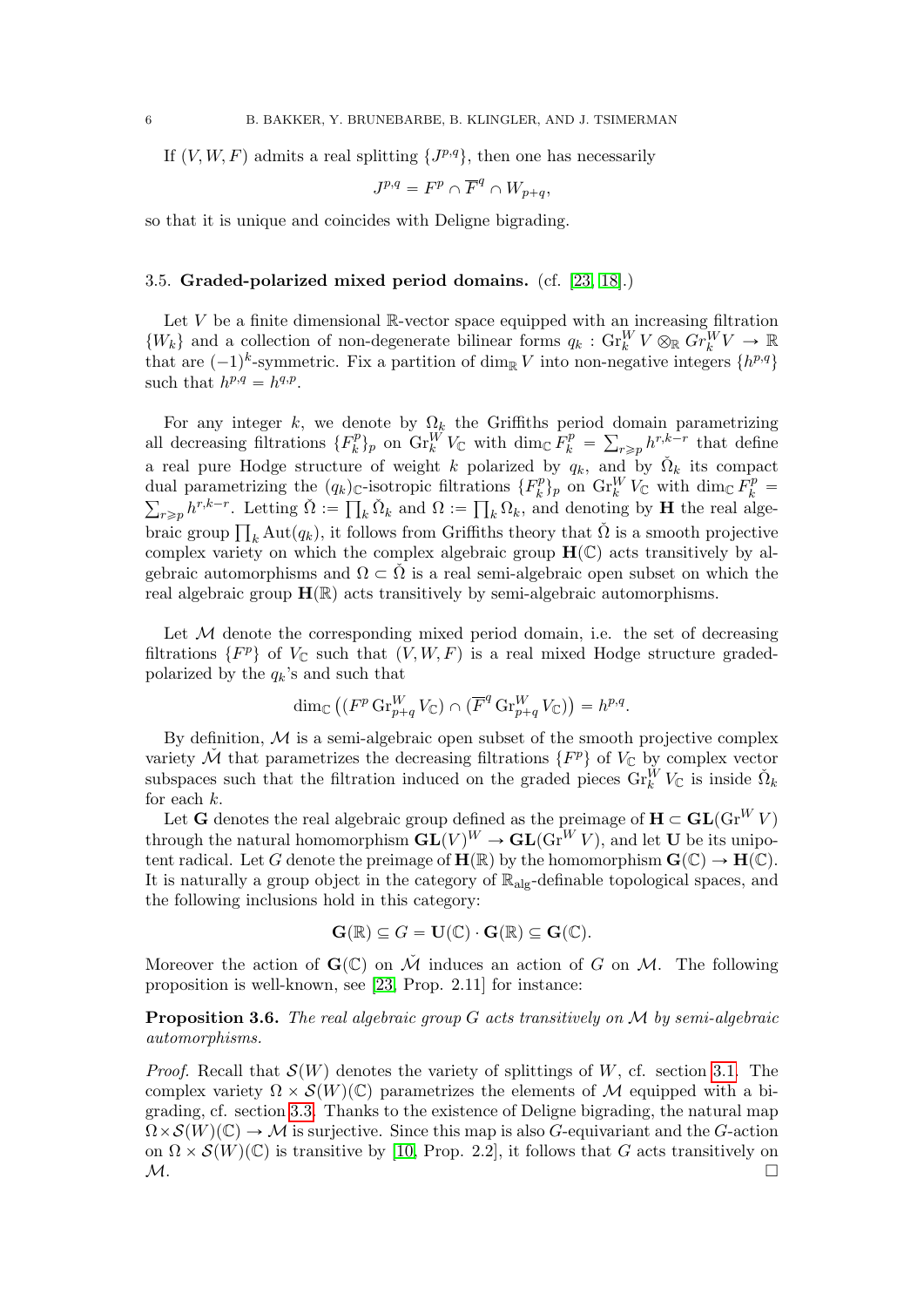Note that the morphism  $\mathcal{M} \to \Omega$  which is equivariant with respect to the homomorphism  $G \to \mathbf{H}(\mathbb{R})$  is the restriction of a complex algebraic map  $\mathcal{M} \to \Omega$  which is equivariant with respect to the homomorphism  $\mathbf{G}(\mathbb{C}) \to \mathbf{H}(\mathbb{C})$ .

Let  $\mathcal{M}_{\mathbb{R}} \subset \mathcal{M}$  denote the subset consisting of those Hodge filtrations for which the corresponding mixed Hodge structure is split over  $\mathbb{R}$ . The group  $\mathbf{G}(\mathbb{R})$  acts transitively on  $\mathcal{M}_{\mathbb{R}}$ , so that it is a smooth real semi-algebraic subset of M. Moreover,  $\mathcal{M}_{\mathbb{R}}$ is naturally in bijection with  $\Omega \times \mathcal{S}(W)(\mathbb{R})$ , and this bijection is compatible with the  $\mathbf{G}(\mathbb{R})$ -actions, so that it is an isomorphism of real semi-algebraic spaces.

Observe that the action of G on M is not proper, since the stabilizer of a point is non-compact.

**Proposition 3.7.** The actions of  $\mathbf{G}(\mathbb{R})$  on  $\mathcal{M}_{\mathbb{R}}$  and  $\mathcal{M}$  are proper.

*Proof.* Let  $\mathcal{B}_{\mathbb{R}}$  denote the set of real Hodge frames of mixed Hodge structures that are split over R. It is a  $\mathbf{G}(\mathbb{R})$ -torsor, hence the  $\mathbf{G}(\mathbb{R})$ -action on  $\mathcal{B}_{\mathbb{R}}$  is proper. But the surjective and proper morphism  $\mathcal{B}_{\mathbb{R}} \to \mathcal{M}_{\mathbb{R}}$  is  $\mathbf{G}(\mathbb{R})$ -equivariant, therefore the  $\mathbf{G}(\mathbb{R})$ action on  $\mathcal{M}_{\mathbb{R}}$  is proper too, cf. [\[4,](#page-14-13) Prop. 5.i) in TG III.29]. By [4, Prop. 5.ii) in TG III.29], the properness of the action of  $\mathbf{G}(\mathbb{R})$  on M follows, once we know the existence of a  $\mathbf{G}(\mathbb{R})$ -equivariant continuous map  $\mathcal{M} \to \mathcal{M}_{\mathbb{R}}$ , for which we can refer for example to Proposition [3.10.](#page-6-0)

Corollary 3.8. If Γ is a discrete subgroup of  $\mathbf{G}(\mathbb{R})$ , then the induced action of Γ on M is proper and the quotient  $\Gamma\backslash\mathcal{M}$  admits a canonical structure of complex analytic space such that the natural map  $\mathcal{M} \to \Gamma \backslash \mathcal{M}$  is holomorphic.

3.6. The  $\delta$ -splitting. Given a real mixed Hodge structure  $(V, W, F)$  with Deligne bigrading  $\{I^{p,q}\},\$  we define a nilpotent Lie subalgebra of  $\text{End}(V)_{\mathbb{C}}$  by

$$
L_{(W,F)}^{-1,-1} = \{ X \in \text{End}(V_{\mathbb{C}}) \, | \, X(I^{p,q}) \subseteq \bigoplus_{r < p,s < q} I^{r,s} \}.
$$

It is defined over  $\mathbb R$  with real form  $(L_{(WE)}^{-1,-1})$  $\binom{-1,-1}{(W,F)}$   $\mathbb{R} := L^{-1,-1}_{(W,F)} \cap \text{End}(V)$ .

Proposition 3.9 (Deligne, cf. Prop. 2.20 in [\[10\]](#page-14-9)). Given a real mixed Hodge structure  $(V, W, F)$ , there exists a unique  $\delta \in (L_{(W, F)}^{-1, -1})$  $\binom{-1,-1}{(W,F)}$  is a real mixed Hodge structure which splits over  $\mathbb R$ .

This splitting is functorial ( $\delta$  commutes with every morphism of real mixed Hodge structures) and satisfies  $L^{-1,-1}_{(W,F)} = L^{-1,-1}_{(W,e^{-})}$  $\overline{W}(W_{e}e^{-i\delta}\cdot F)$ .

<span id="page-6-0"></span>**Proposition 3.10** ([\[10,](#page-14-9) Prop. 2.24]). The Deligne  $\delta$ -splitting yields a  $\mathbf{G}(\mathbb{R})$ -equivariant smooth real semi-algebraic retraction  $\mathcal{M} \to \mathcal{M}_{\mathbb{R}}$  of the inclusion  $\mathcal{M}_{\mathbb{R}} \subseteq \mathcal{M}$  (over  $\Omega$ ).

# 3.7. The sl<sub>2</sub>-splitting, aka canonical splitting, aka  $\xi$ -splitting.

**Theorem 3.11** (Deligne, cf. [\[5,](#page-14-3) Theorem 2.18]). The sl<sub>2</sub>-splitting is the unique, functorial splitting of real mixed Hodge structures which is given by universal Lie polynomials in the Hodge components of the Deligne  $\delta$ -splitting such that if  $(\exp(zN) \cdot F, W)$  is an admissible nilpotent orbit with limit mixed Hodge structure  $(F, M)$  which is split over R then the Deligne grading of the splitting of  $(\exp iN \cdot F, W)$  is a morphism of type  $(0, 0)$  for  $(F, M)$ .

**Corollary 3.12.** The sl<sub>2</sub>-splitting yields a  $\mathbf{G}(\mathbb{R})$ -equivariant smooth real semi-algebraic retraction  $r : \mathcal{M} \to \mathcal{M}_{\mathbb{R}}$  of the inclusion  $\mathcal{M}_{\mathbb{R}} \subseteq \mathcal{M}$  (over  $\Omega$ ).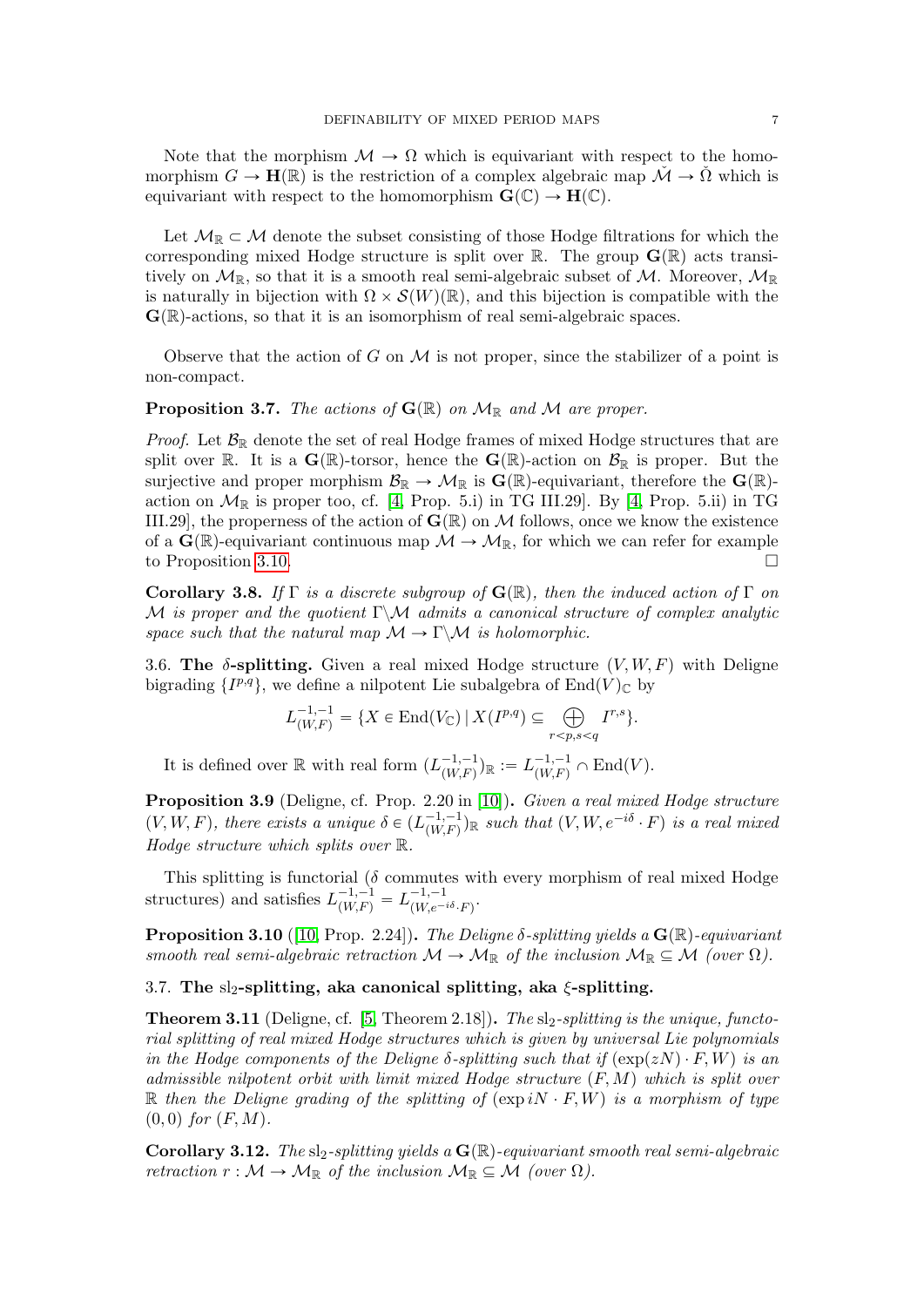<span id="page-7-1"></span>3.8. The definable structure on arithmetic quotients of period domains. In the following proposition we continue to identify  $\mathcal{M}_{\mathbb{R}} = \Omega \times \mathcal{S}(W)(\mathbb{R})$ .

<span id="page-7-4"></span>**Proposition 3.13.** Let  $\Gamma \subset \mathbf{G}(\mathbb{Q})$  be an arithmetic subgroup. Then  $\Gamma \backslash \mathcal{M}_{\mathbb{R}}$  admits a structure of a  $\mathbb{R}_{\text{alg}}$ -definable analytic space characterized by the following property: for any semi-algebraic Siegel set  $\mathfrak{S} \subset \Omega$  and bounded semi-algebraic  $\Sigma \subset \mathcal{S}(W)(\mathbb{R})$ , the  $map \ \mathfrak{S} \times \Sigma \to \Gamma \backslash \mathcal{M}_{\mathbb{R}}$  is  $\mathbb{R}_{\text{alg}}\text{-}definable.$ 

*Proof.* Let U be the unipotent radical of G,  $\Gamma_{\mathbf{U}} := \Gamma \cap \mathbf{U}(\mathbb{Q})$ , and  $\Gamma_{\mathbf{H}}$  the image of  $\Gamma$  in  $H(\mathbb{Q})$ . By [\[10,](#page-14-9) Prop. 2.2],  $U(\mathbb{R})$  acts simply transitively on  $\mathcal{S}(W)(\mathbb{R})$ . Taking  $B \subset \mathcal{S}(W)(\mathbb{R})$  to be a bounded semi-algebraic fundamental set for the cocompact action of  $\Gamma_U$  and F to be a definable fundamental set for  $\Gamma_H\backslash\Omega$ , we use  $F\times B$  as a definable fundamental set to induce the definable structure on  $\Gamma \backslash \mathcal{M}_{\mathbb{R}}$  via Proposition [2.3.](#page-2-0) Let  $\mathfrak{S} \subset \Omega$  be any semi-algebraic Siegel set and  $\Sigma \subset \mathcal{S}(W)(\mathbb{R})$  be any bounded semi-algebraic subset. Then  $\mathfrak S$  meets only finitely many  $\Gamma_{\mathbf H}$ -translates of F, and for any any  $\gamma \in \mathbf{G}(\mathbb{Q})$  we have that  $\Sigma$  meets only finitely many  $\Gamma_{\mathbf{U}}$ -translates of  $\gamma B$ , so  $\mathfrak{S} \times \Sigma$ meets only finitely many Γ-translates of  $F \times B$ . Therefore the map  $\mathfrak{S} \times \Sigma \to \Gamma \backslash \mathcal{M}_{\mathbb{R}}$ is  $\mathbb{R}_{\text{alg}}$ -definable.

<span id="page-7-3"></span>**Definition 3.14.** Let  $\Gamma \subset \mathbf{G}(\mathbb{Q})$  be an arithmetic subgroup and  $r : \mathcal{M} \to \mathcal{M}_{\mathbb{R}}$  the sl<sub>2</sub>-splitting. Let  $\Xi \subset \mathcal{M}_{\mathbb{R}}$  be a definable fundamental set for Γ $\setminus \mathcal{M}_{\mathbb{R}}$ . We endow Γ $\setminus \mathcal{M}$ with a structure of a  $\mathbb{R}_{\text{alg}}$ -definable analytic space via Proposition [2.6](#page-2-1) using  $r^{-1}(\Xi)$  as a definable fundamental set.

Be careful that two different retractions will yield in general two different definable structures on  $\Gamma \backslash \mathcal{M}$ .

4. Variations of mixed Hodge structures and their period maps

4.1. Variation of mixed Hodge structures. Let  $R = \mathbb{Z}, \mathbb{Q}$  or R. A variation of mixed R-Hodge structures over a (possibly non-reduced) complex analytic space  $S$  is the data of

- $\bullet$  a R-local system  $\mathcal L$  on the underlying topological space,
- an increasing filtration  $W$  of  $\mathcal L$  by sublocal systems (the weight filtration),
- a decreasing filtration F of  $\mathcal{L} \otimes_B \mathcal{O}_S$  by locally split  $\mathcal{O}_S$ -submodules (the Hodge filtration)

such that

- $F$  satisfies Griffiths transversality in the usual sense on the reduced<sup>[2](#page-7-0)</sup> regular locus of S.
- for every  $s \in S$ ,  $(\mathcal{L}_s, \mathcal{W}_s, F_s)$  is a mixed R-Hodge structure.

We say the variation is graded-polarized if we are given a parallel polarization on each of the associated variation of pure Hodge structures.

<span id="page-7-2"></span>Lemma 4.1. Consider a variation of integral mixed Hodge structures over a complex analytic space S. Then, up to replacing S by a finite étale cover, the pull-back of the underlying local system by any holomorphic map  $\Delta^* \to S$  has unipotent monodromy.

*Proof.* We can assume without loss of generality that S is connected. Fix  $s \in S$  and let  $\pi_1(S, s) \to \mathbf{GL}(\mathcal{L}_s)$  denote the monodromy representation of the underlying Z-local system  $\mathcal{L}$ . Consider the pull-back of the variation of integral mixed Hodge structures to the finite étale cover corresponding to the kernel of the group homomorphism

<span id="page-7-0"></span><sup>2</sup>Note in particular that we do not require the nilpotent tangent directions to be Griffiths transverse, though it is not clear that this level of generality is useful: variations coming from geometry will satisfy Griffiths transversality in the nilpotent directions as well.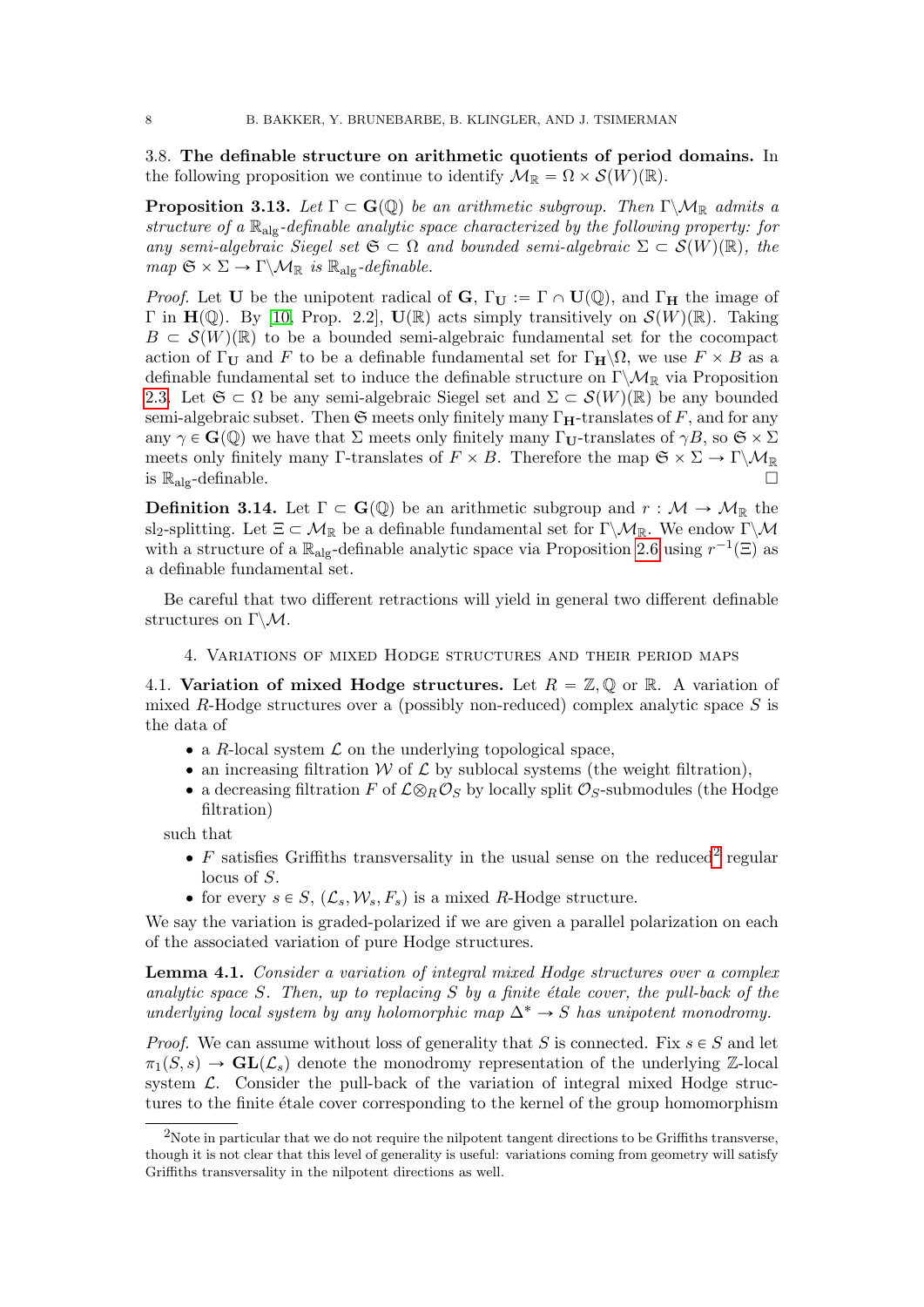$\pi_1(S, s) \to \mathbf{GL}(\mathcal{L}_s \otimes_{\mathbb{Z}} \mathbb{F}_p)$  for a prime number p, so that all the monodromy operators are now trivial modulo  $p$ . By applying Borel's monodromy theorem [\[21,](#page-14-14) Lemma 4.5] to the associated variations of pure Hodge structures, one sees that the eigenvalues of the monodromy operator corresponding to a holomorphic map  $\Delta^* \to S$  are roots of unity of degree bounded by the rank of  $\mathcal L$ . Since roots of unity of a fixed degree inject modulo p for sufficiently large p, the claim follows.

4.2. **Period maps.** Let S be a (possibly non-reduced) complex analytic space. By a mixed period map from S we mean a locally liftable analytic map  $\varphi : S \to \mathbf{G}(\mathbb{Z}) \backslash \mathcal{M}$ which is tangent to the Griffiths transverse foliation of  $\mathcal M$  on the reduced regular locus of S. Evidently, a mixed period map from  $S$  is equivalent to giving a variation of graded-polarized integral mixed Hodge structures on S in the sense of the previous section.

4.3. Admissibility. The notion of admissibility for a variation of mixed Hodge structures was introduced by Steenbrink and Zucker over one-dimensional bases [\[22\]](#page-15-1) and by Kashiwara [\[13\]](#page-14-15) in higher dimensions. Let us recall the definitions.

Let  $(\mathcal{L}, \mathcal{W}, F)$  be a graded-polarizable variation of real mixed Hodge structures on  $\Delta^*$  with unipotent monodromy. Let  $\overline{\mathcal{V}}$  and  $\overline{\mathcal{W}}_k$  denote the canonical extensions of  $\mathcal{L}\otimes_{\mathbb{R}}$  $\mathcal{O}_{\Delta^*}$  and  $\mathcal{W}_k \otimes_{\mathbb{R}} \mathcal{O}_{\Delta^*}$  to  $\Delta$  respectively, equipped with their logarithmic connections. The variation  $(L, W, F)$  is called pre-admissible if the following conditions hold:

- (1) The residue at the origin of the logarithmic connection on  $\overline{V}$ , which is an endomorphism of the fiber  $\overline{\mathcal{V}}_{0}$  of  $\overline{\mathcal{V}}$  at the origin, admits a weight filtration relative to  $\mathcal{W}_{\vert 0}$ .
- (2) The Hodge filtration F extends to a subbundle  $\overline{F}$  of  $\overline{V}$  such that  $\operatorname{Gr}_{\overline{F}}^p \operatorname{Gr}_{k}^{\overline{W}} \overline{V}$ is locally-free for all  $p$  and  $k$ .

Given a Zariski-open subset S in a reduced complex analytic space  $\overline{S}$ , we say that a graded-polarized variation of real mixed Hodge structures  $(L, W, F)$  on S is admissible with respect to the inclusion  $S \subset \overline{S}$  if for any holomorphic map  $f : \Delta \to \overline{S}$  such that  $f(\Delta^*) \subset S$  and  $f^* \mathcal{L}$  has unipotent monodromy, the pull-back variation on  $\Delta^*$  is pre-admissible.

One easily verifies that a variation of real mixed Hodge structures on  $\Delta^*$  with unipotent monodromy which is pre-admissible is admissible with respect to the inclusion  $\Delta^* \subset \Delta$ , cf. [\[13,](#page-14-15) Lemma 1.9.1].

Proposition 4.2. If a graded-polarizable variation of real mixed Hodge structures over a complex algebraic variety  $S$  is admissible with respect to an algebraic compactification  $\overline{S}$  of S, then it is admissible with respect to any other algebraic compactification of S.

*Proof.* Indeed, a holomorphic map  $f : \Delta^* \to S$  is the restriction of a holomorphic  $\Delta \rightarrow \overline{S}$  exactly when it is definable in  $\mathbb{R}_{an}$ , hence this property in independent of the compactification.

4.4. Nilpotent orbit theorem. Consider a graded-polarized variation of real mixed Hodge structures over  $(\Delta^*)^n$  with unipotent monodromies. Let H denote the Poincaré upper half-plane and  $e: \mathbb{H}^n \to (\Delta^*)^n$  the uniformizing map given by  $e(z_1, \dots, z_n) =$  $(\exp(2\pi i \cdot z_1), \cdots, \exp(2\pi i \cdot z_n)).$  Choosing a reference point in  $\mathbb{H}^n$ , we get a period map  $\tilde{\varphi} : \mathbb{H}^n \to \mathcal{M}$ . Denoting by  $N_j$   $(1 \leq j \leq n)$  the logarithm of the monodromy operators corresponding to counterclockwise simple circuits around the various punctures, the holomorphic map  $\tilde{\Psi} : \mathbb{H}^n \to \tilde{\mathcal{M}}$  given by  $\tilde{\Psi}(z) := \exp(-\sum_{n=1}^{\infty}$  $j=1$  $z_j \cdot N_j$ )  $\cdot \tilde{\varphi}(z)$  factorizes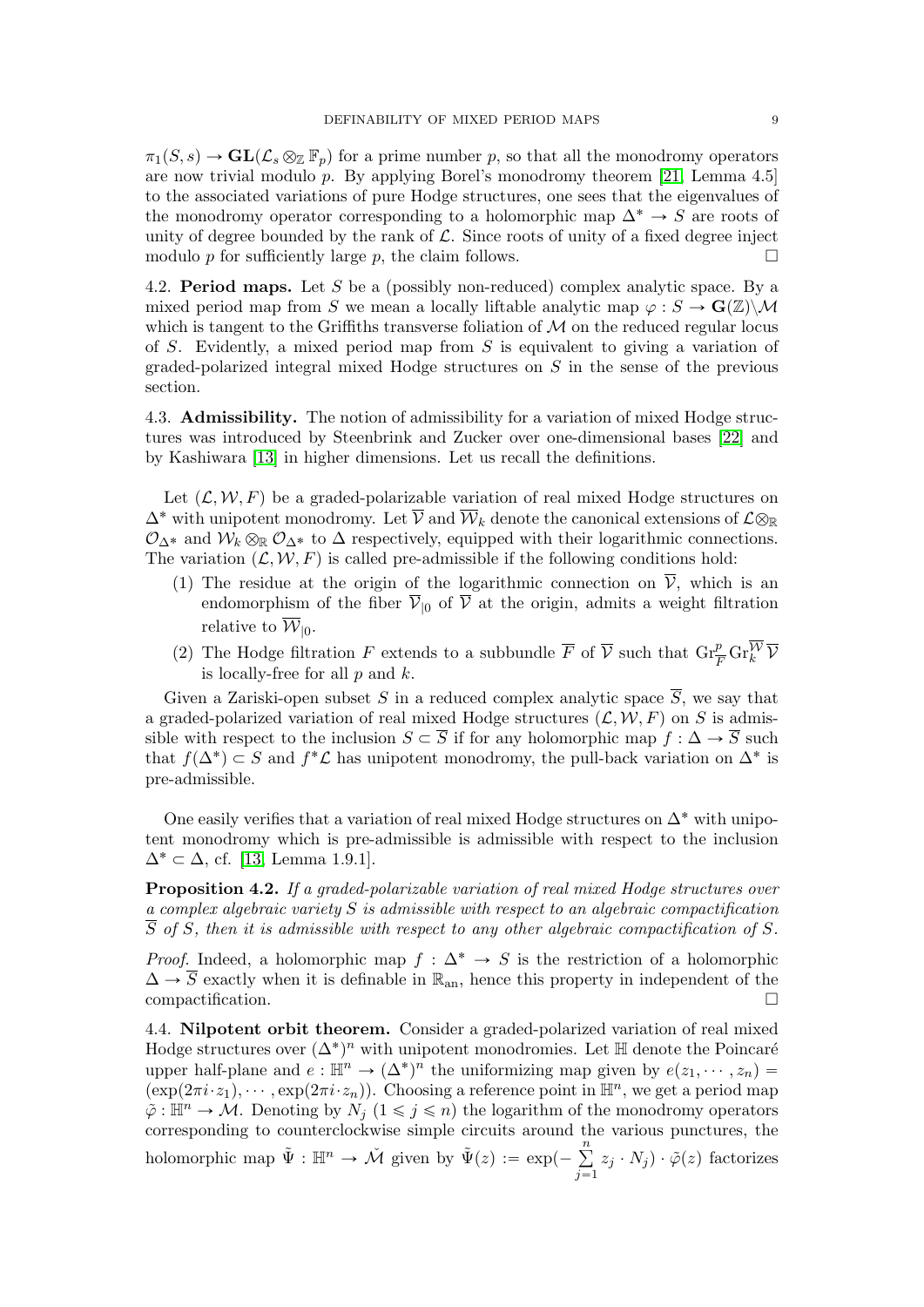through the projection map  $e : \mathbb{H}^n \to (\Delta^*)^n$ . Let  $\Psi : (\Delta^*)^n \to \tilde{\mathcal{M}}$  denote the factorization. Thanks to Schmid's nilpotent orbit theorem [\[21,](#page-14-14) Theorem 4.12], the composition of  $\Psi$  with the projection  $\check{\mathcal{M}} \to \check{\Omega}$  extend as a holomorphic map  $\Delta^n \to \check{\Omega}$ . If one assume from now on that the variation is admissible with respect to the inclusion  $(\Delta^*)^n \subset \Delta^n$ , then by definition the restriction of  $\Psi$  to any punctured disk  $\Delta^* \subset (\Delta^*)^n$ extends as a holomorphic map  $\Delta \rightarrow \tilde{\mathcal{M}}$ . Since the projection  $\tilde{\mathcal{M}} \rightarrow \tilde{\Omega}$  is an affine holomorphic map, it follows that  $\Psi$  extends as a holomorphic map  $\Delta^n \to \check{\mathcal{M}}$ . Indeed, since the projection  $\check{\mathcal{M}}$  is locally on  $\check{\Omega}$  a closed analytic subspace of  $\check{\Omega} \times \mathbb{C}^N$  for some positive integer  $N$ , this reduces eventually to the fact that a holomorphic map  $(\Delta^*)^n \to \mathbb{C}$  extends as a holomorphic map  $\Delta^n \to \mathbb{C}$  if it does in restriction to any punctured disk  $\Delta^* \subset (\Delta^*)^n$ . Therefore we have proved:

<span id="page-9-1"></span>**Proposition 4.3.** Let S be the complement of a normal crossing divisor in a complex manifold  $\overline{S}$ . Let  $(\mathcal{L}, \mathcal{W}, F)$  be a graded-polarized variation of real mixed Hodge structures over S with unipotent monodromies at infinity which is admissible with respect to the inclusion  $S \subseteq \overline{S}$ . If  $\overline{V}$  and  $\overline{W}_k$  denote the canonical extensions of  $\mathcal{L} \otimes_{\mathbb{R}} \mathcal{O}_{\Delta^*}$ and  $W_k \otimes_{\mathbb{R}} \mathcal{O}_{\Delta^*}$  to S respectively, then the Hodge filtration F extends to a subbundle  $\overline{F}$  of  $\overline{V}$  such that  $\mathrm{Gr}_{\overline{F}}^p \mathrm{Gr}_{k}^{\overline{\mathcal{W}}} \overline{\mathcal{V}}$  is locally-free for all p and k.

# 4.5. Admissible period maps are definable.

<span id="page-9-0"></span>Theorem 4.4. Consider an admissible variation of graded-polarized integral mixed Hodge structures over a reduced complex algebraic variety S, and let  $\varphi : S \to \mathbf{G}(\mathbb{Z})\backslash \mathcal{M}$ be the associated period map. Then  $\varphi$  is definable in  $\mathbb{R}_{\text{an,exp}}$ , where we equip  $\mathbf{G}(\mathbb{Z})\backslash\mathcal{M}$ with the  $\mathbb{R}_{\text{alg}}$ -definable structure associated to the sl<sub>2</sub>-splitting, cf. section [3.8.](#page-7-1)

This generalizes to the mixed case [\[3,](#page-14-0) Theorem 1.3] for pure variations of Hodge structures.

### 5. Proof of Theorem [4.4](#page-9-0)

Recall that it is sufficient to prove the definability of the map obtained by precomposing  $\varphi$  by a surjective definable holomorphic map. In particular, by looking at a desingularization of  $S$ , one can assume from the beginning that  $S$  is smooth. Moreover, up to replacing  $S$  by a finite étale cover, one can assume that the monodromies at infinity are unipotent, c.f. Lemma [4.1.](#page-7-2)

Taking a covering of S in  $\mathbb{R}_{\text{alg}}$  (or just  $\mathbb{R}_{\text{an,exp}}$ ) by open subsets isomorphic to  $(\Delta^*)^n$ , one sees that we are reduced to proving:

Theorem 5.1. Consider an admissible variation of graded-polarized integral mixed Hodge structures with unipotent monodromies over the punctured polydisk  $(\Delta^*)^n$ , and let  $\varphi : (\Delta^*)^n \to \mathbf{G}(\mathbb{Z}) \backslash \mathcal{M}$  be the associated period map. Then  $\varphi$  is definable in  $\mathbb{R}_{\text{an,exp}}$ .

Let  $\mathbb H$  denote the Poincaré upper half-plane and  $e : \mathbb H^n \to (\Delta^*)^n$  the uniformizing map given by  $e(z_1, \dots, z_n) = (\exp(2\pi i \cdot z_1), \dots, \exp(2\pi i \cdot z_n))$ . By choosing a lifting  $\tilde{\varphi}$ of the period map  $\varphi$ , we obtain a commutative diagram of holomorphic maps

$$
\mathbb{H}^n \xrightarrow{\tilde{\varphi}} \mathcal{M}
$$
\n
$$
\downarrow^{\ell} \qquad \qquad \downarrow^{\ell}
$$
\n
$$
(\Delta^*)^n \xrightarrow{\varphi} \mathbf{G}(\mathbb{Z}) \setminus \mathcal{M}
$$

A vertical strip in  $\mathbb{H}^n$  is by definition a product of sets of the form

$$
\{(x, y) \in \mathbb{H} \mid a < x < b, \, c < y\}
$$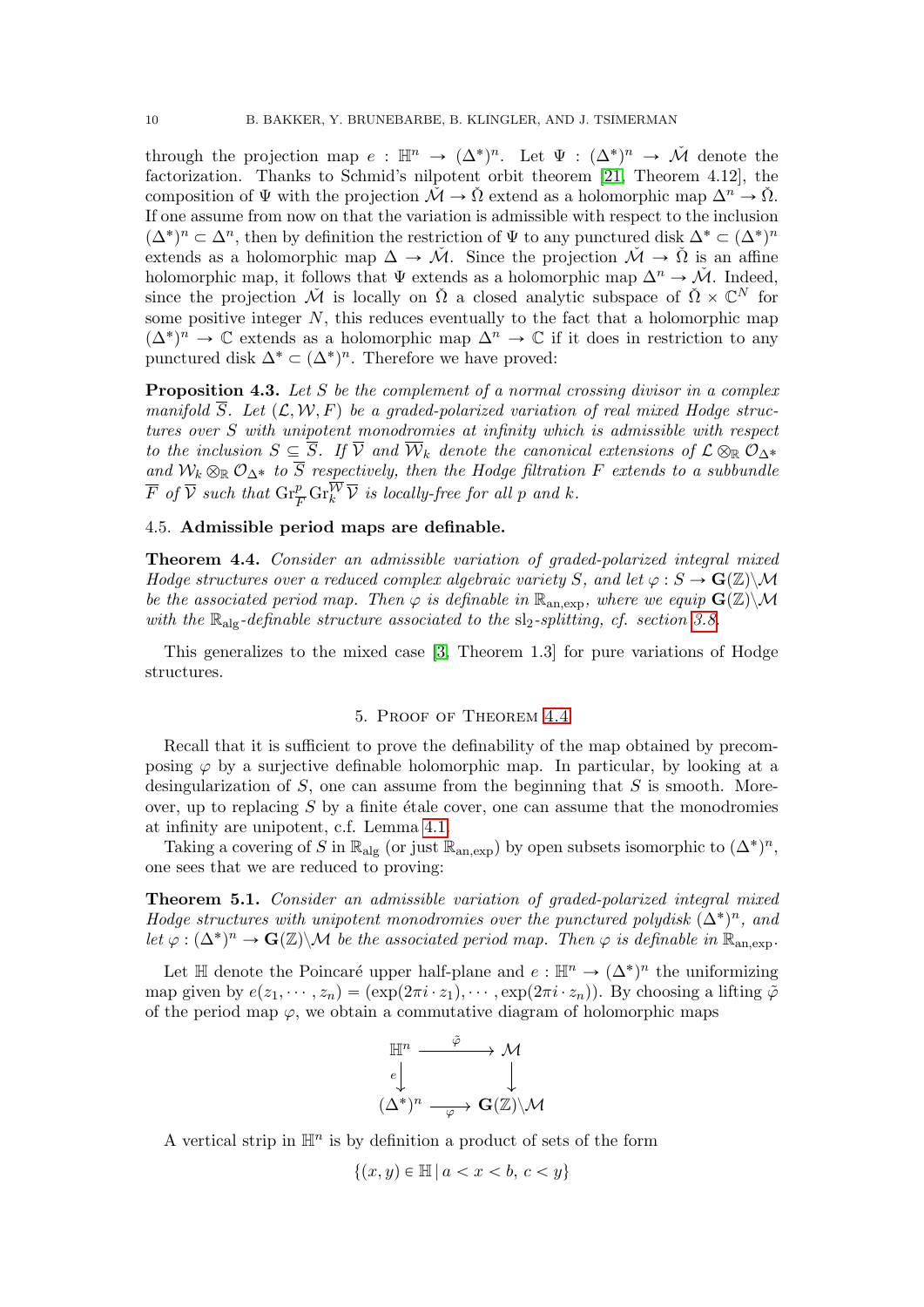for some real numbers  $a < b$  and  $c > 0$ . Let  $\mathfrak{S} \subset \mathbb{H}^n$  be a vertical strip mapped by e surjectively onto  $(\Delta^*)^n$ , and consider the induced commutative diagram of holomorphic maps



Since the holomorphic map  $e_{|\mathfrak{S}}$  is definable and surjective, the definability of  $\varphi$  will be proved if we show that  $\tilde{\varphi}_{|\mathfrak{S}} : \mathfrak{S} \to \mathcal{M}$  is definable and that the image of  $\mathfrak{S}$  by  $\tilde{\varphi}$ is contained in a finite union of definable fundamental sets. This is the content of the next two results.

**Proposition 5.2.** If  $\tilde{\varphi}$  :  $\mathbb{H}^n \to \mathcal{M}$  is a lifting of the period map of an admissible variation of mixed Hodge structures over  $(\Delta^*)^n$  with unipotent monodromies, then its restriction to any vertical strip is definable in  $\mathbb{R}_{an,exp}$ .

*Proof.* Denoting by  $N_j$   $(1 \leq j \leq n)$  the logarithm of the monodromy operators corresponding to counterclockwise simple circuits around the various punctures, the holomorphic map  $\tilde{\Psi} : \mathbb{H}^n \to \tilde{\mathcal{M}}$  given by  $\tilde{\Psi}(z) := \exp(-\sum_{n=1}^{\infty}$  $j=1$  $(z_j \cdot N_j) \cdot \tilde{\varphi}(z)$  factorizes through the projection map  $e : \mathbb{H}^n \to (\Delta^*)^n$ . If  $\Psi : (\Delta^*)^n \to \tilde{\mathcal{M}}$  denote the factorization, it follows from the admissibility condition that  $\Psi$  extends as a holomorphic map  $\Delta^n \to \tilde{\mathcal{M}}$ , cf. Proposition [4.3.](#page-9-1) For any vertical strip  $\mathfrak{S} \subset \mathbb{H}^n$ , the restriction of  $\Psi$  to its image by e is the restriction to a relatively compact set of a holomorphic map, therefore it is definable in  $\mathbb{R}_{\text{an}}$ . As  $e_{|\mathfrak{S}} : \mathfrak{S} \to \Delta^n$  is  $\mathbb{R}_{\text{an,exp}}$ definable, it follows that  $(\mathfrak{S} \to \mathcal{M}, z \mapsto \tilde{\Psi}(z) = \Psi(e(z))$  is  $\mathbb{R}_{an,exp}$ -definable. Since both the action of  $\mathbf{G}(\mathbb{C})$  on the compact dual  $\check{\mathcal{M}}$  and the morphism  $\mathbb{C}^n \to \mathbf{G}(\mathbb{C})$ given by  $(z_1, \dots, z_n) \mapsto \exp(x)$  $\frac{n}{n}$  $j=1$  $z_j \cdot N_j$ ) are algebraic, it follows from the equality  $\tilde{\varphi}(z) = \exp(\frac{z}{\sqrt{2}})$  $\overline{n}$  $j=1$  $z_j \cdot N_j$ )  $\cdot \tilde{\Psi}(z)$  that the restriction of  $\tilde{\varphi}$  to any vertical strip is definable in  $\mathbb{R}_{\text{an,exp}}$ .

**Proposition 5.3.** If  $\tilde{\varphi}$  :  $\mathbb{H}^n \to \mathcal{M}$  is a lifting of the period map of an admissible variation of mixed Hodge structures over  $(\Delta^*)^n$ , then the image by  $\tilde{\varphi}$  of a vertical strip is contained in a finite union of definable fundamental sets.

Given the definition of the definable structure in Definition [3.14,](#page-7-3) Theorem [4.4](#page-9-0) is a consequence of its special pure case proved in [\[3\]](#page-14-0) and the following result of Brosnan– Pearlstein.

**Theorem 5.4** (Cor. 2.34 of [\[5\]](#page-14-3)). Let  $\mathbb{H}^r \to \mathcal{M}$  be a lifting of the period map of an admissible variation of mixed Hodge structures over  $(\Delta^*)^r$ . If  $\mathcal{M} \to \mathcal{S}(W)(\mathbb{R})$  is the map associated to the sl<sub>2</sub>-splitting, then the composition  $\mathbb{H}^r \to \mathcal{S}(W)(\mathbb{R})$  is bounded on any vertical strip.

# 6. Mixed Hodge varieties

6.1. Mixed Mumford-Tate groups. (cf. [\[1\]](#page-14-16) and  $[15, §2]$ .)

We first briefly summarize Mumford–Tate groups of mixed Hodge structures. For simplicity we focus on rational mixed Hodge structures, though the same holds for any subfield of R. Let  $S = \text{Res}_{\mathbb{C}/\mathbb{R}} \mathbb{G}_m$ , and define the weight torus to be the diagonal  $w : \mathbf{G}_m \to \mathbf{S}$ . For a rational mixed Hodge structure  $V = (V_{\mathbb{Q}}, W, F)$ , the associated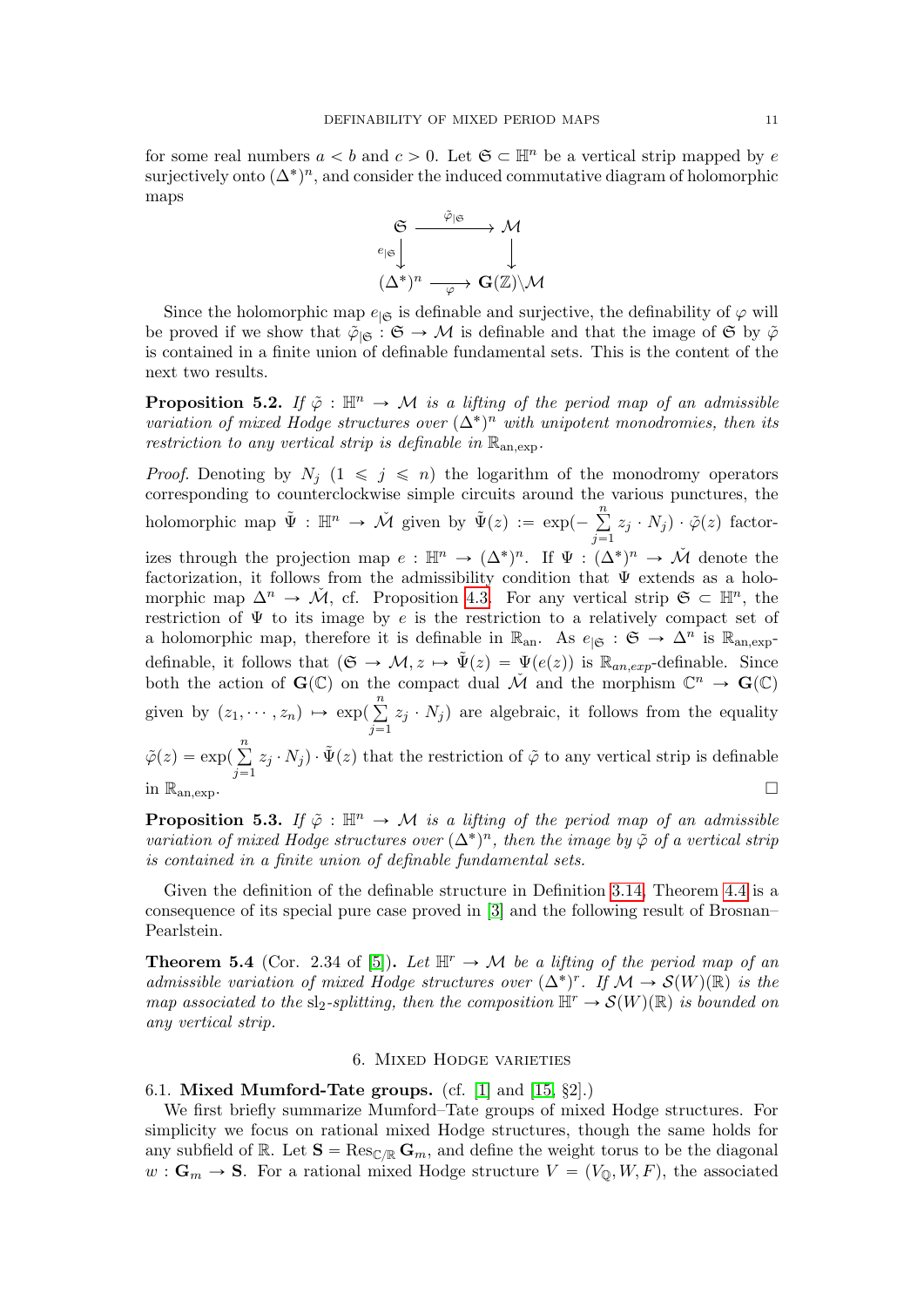Deligne torus is the homomorphism  $h : S_{\mathbb{C}} \to GL(V_{\mathbb{C}})$  by which  $(z_1, z_2) \in S_{\mathbb{C}}(\mathbb{C}) =$  $\mathbb{C}^* \times \mathbb{C}^*$  acts as  $z_1^p$  $\frac{p}{1}z_2^q$  $_2^q$  on  $I^{p,q}$  in the Deligne splitting of V. Recall that the weight zero Hodge classes of V are defined as  $Hdg_0(V)_{\mathbb{Q}} := (W_0)_{\mathbb{Q}} \cap F^0$ .

Let  $\langle V \rangle$  be the smallest full subcategory of the category of rational mixed Hodge structures which contains both V and  $\mathbb{Q}(0)$  and is closed under subquotients,  $\oplus$ , and  $\otimes$ . The Mumford–Tate group  $MT(V) \subset GL(V)$  is then the Tannakian group associated to  $\langle V \rangle$  with its obvious tensor functor. By [\[1,](#page-14-16) Lemma 2],  $MT(V)$  is equal to the largest Q-subgroup of  $\mathbf{GL}(V)$  which fixes  $\text{Hdg}_0(T^{m,n}(V))$  for all  $m, n \geq 0$  where  $T^{m,n}(V)$  :=  $V^m \otimes (V^{\vee})^n$ . It is connected and equal to the Q-Zariski closure of h in  $\mathbf{GL}(V)$ , is contained in  $GL(V)^W$ , and if  $Gr^W V$  is polarizable then  $MT(Gr^W V)$  is the quotient of  $MT(V)$  by its unipotent radical (cf. [\[15,](#page-14-17) §2.4]).

The Mumford–Tate group of an integral mixed Hodge structure is simply the Mumford– Tate group of the associated rational mixed Hodge structure.

6.2. Mixed Hodge varieties. In this section we largely follow the setup in [\[15,](#page-14-17) §3], which we refer to for details (see also [\[19\]](#page-14-18)). The following definition serves as an abstract model for a Mumford–Tate group.

**Definition 6.1.** A mixed Hodge datum is a pair  $(G, X_G)$  where G is a connected linear algebraic Q-group and  $X_G$  is a  $\mathbf{G}(\mathbb{R})\mathbf{U}(\mathbb{C})$ -conjugacy class of homomorphisms  $S_{\mathbb{C}} \to G_{\mathbb{C}}$  where U is the unipotent radical of G satisfying the following conditions. For some (hence any)  $h \in X_{\mathbf{G}}$ , letting  $\mathbf{H} = \mathbf{G}/\mathbf{U}$ , we have

- (1)  $\mathbf{S}_{\mathbb{C}} \xrightarrow{h} \mathbf{G}_{\mathbb{C}} \to \mathbf{H}_{\mathbb{C}}$  is defined over  $\mathbb{R}$ ;
- (2)  $\mathbf{G}_m \stackrel{w}{\rightarrow} \mathbf{S}_{\mathbb{C}} \stackrel{h}{\rightarrow} \mathbf{G}_{\mathbb{C}} \rightarrow \mathbf{H}_{\mathbb{C}}$  is defined over  $\mathbb{Q}$ ;
- (3) The rational mixed Hodge structure on the Lie algebra g of G induced by the adjoint action has  $W_{-1}\mathfrak{g} = \mathfrak{u}$ .

A morphism of mixed Hodge data  $\rho : (\mathbf{G}, X_{\mathbf{G}}) \to (\mathbf{G}', X'_{\mathbf{G'}})$  is a Q-homomorphism  $\rho : \mathbf{G} \to \mathbf{G}'$  sending  $X_{\mathbf{G}}$  to  $X'_{\mathbf{G}'}$ .

The first two conditions guarantee that if  $\rho : \mathbf{G} \to \mathbf{GL}(V_{\mathbb{Q}})$  is a Q-representation, then  $\rho \circ h$  endows  $V_0$  with the structure of a rational mixed Hodge structure for each  $h \in X_{\mathbf{G}}$ . If  $\rho$  is moreover faithful the third condition ensures that **U** is the group acting trivially on the associated graded. When  $\rho$  is faithful the map

 $X_{\mathbf{G}} \to \{\text{rational mixed Hodge structures on } V\}$ 

factors through a complex manifold  $\mathcal{D}_{\mathbf{G},X_{\mathbf{G}}}$  which is independent of  $\rho$ .

#### Definition 6.2.

- (1) A connected mixed Hodge datum is a triple  $(G, X_G, \mathcal{D}^+)$  where  $(G, X_G)$  is a mixed Hodge datum and  $\mathcal{D}^+$  is a connected component of  $\mathcal{D}_{\mathbf{G},X_{\mathbf{G}}};$  the stabilizer  $\mathbf{G}(\mathbb{R})^+$  of  $\mathcal{D}^+$  in  $\mathbf{G}(\mathbb{R})$  is a connected component. We refer to  $\mathcal{D}^+$  as a connected mixed Hodge domain.
- (2) For  $(G, X_G, \mathcal{D}^+)$  a connected mixed Hodge datum and  $\Gamma \subset G(\mathbb{Q})^+ := G(\mathbb{Q}) \cap$  $\mathbf{G}(\mathbb{R})^+$  an arithmetic subgroup, the associated connected mixed Hodge variety is the complex manifold  $\Gamma \backslash \mathcal{D}^+$ .
- (3) A morphism  $f: \mathcal{D} \to \mathcal{D}'$  of connected mixed Hodge domains corresponding to connected mixed Hodge data  $(\mathbf{G}^{(l)}, X_{\mathbf{G}^{(l)}}^{(l)}, \mathcal{D}^{(l)})$  is a map induced from a  $\mathbb{Q}$ homomorphism  $\rho : G \to G'$  sending  $X_G$  to  $X'_{G'}$  and  $D$  to  $\mathcal{D}'$ . If in addition  $\Gamma$ is sent to  $\Gamma'$  we call the induced map  $\overline{f} : \Gamma \backslash \mathcal{D} \to \Gamma' \backslash \mathcal{D}'$  a morphism of connected mixed Hodge varieties.
- (4) A Hodge datum  $(G, X_G)$  is graded-polarizable if for some (hence any)  $h \in X_G$ and some (hence any) faithful representation  $\rho : \mathbf{G} \to \mathbf{GL}(V_0)$  the induced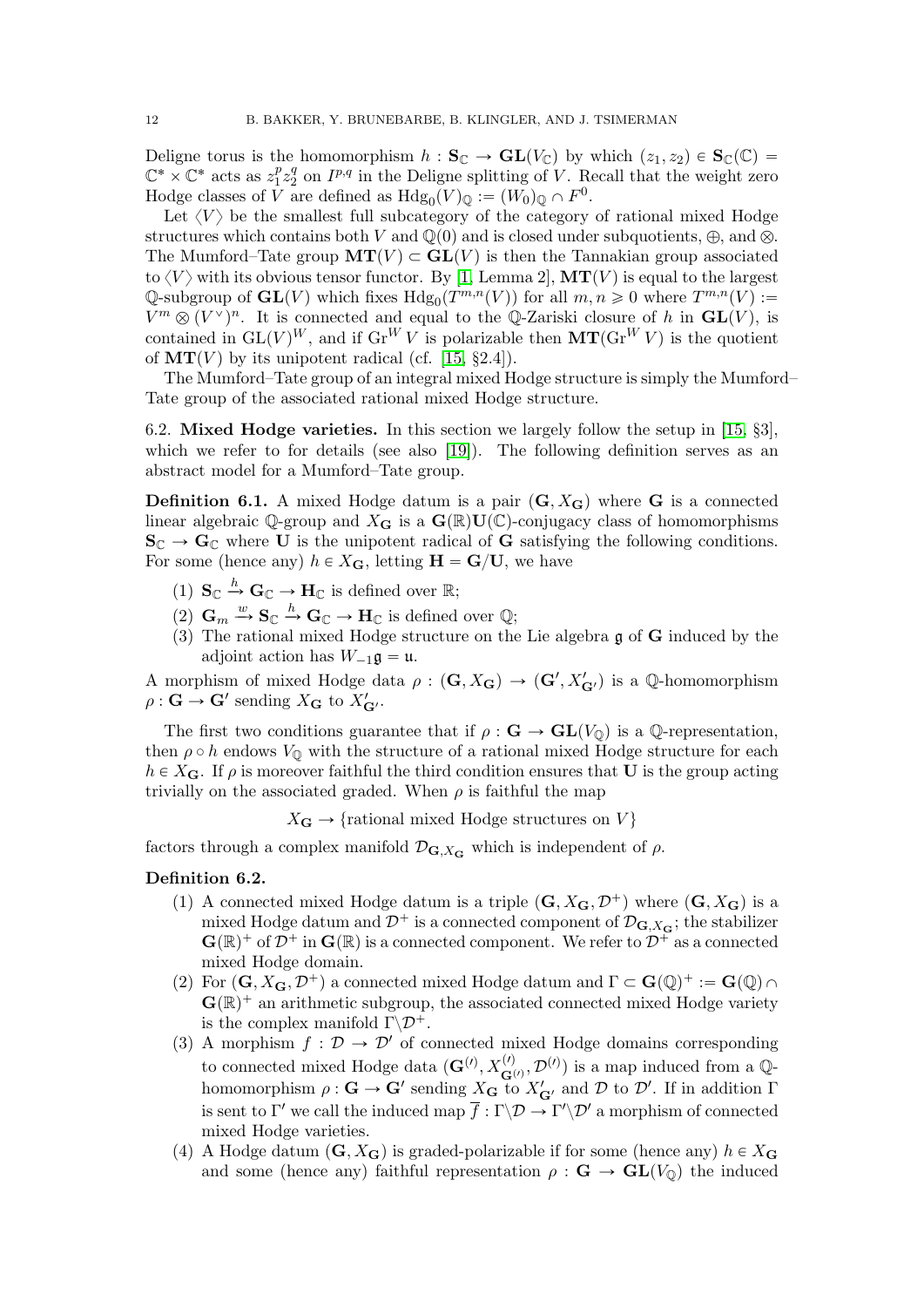mixed Hodge structure on  $V_{\mathbb{Q}}$  is graded-polarizable. In this case we say the associated connected mixed Hodge domains and varieties are graded-polarizable as well.

Remark 6.3. For simplicity we only deal with connected mixed Hodge varieties, as this is all that is needed for definability questions: a general mixed Hodge variety as in [\[15\]](#page-14-17) is a finite union of connected ones.

Note that any connected mixed Hodge domain  $\mathcal{D}^+$  has a functorial  $\mathbb{R}_{\text{ale}}$ -definable structure for which the action of  $\mathbf{G}(\mathbb{R})^+$  is definable.

For any graded-polarizable connected mixed Hodge datum  $(G, X_G, \mathcal{D}^+)$  and a faithful Q-representation  $\rho : \mathbf{G} \to \mathbf{GL}(V_{\mathbb{Q}})$  we obtain a holomorphic embedding of  $\mathcal{D}^+$  in a graded-polarizable mixed period domain M as a  $\rho(\mathbf{G}(\mathbb{R})^+\mathbf{U}(\mathbb{C}))$ -orbit after choosing an integral structure for  $V_{\mathbb{Q}}$  and graded polarization forms. For a generic V in this orbit we have:

- (1)  $MT(V) = \rho(G);$
- (2)  $\rho(\mathbf{G}(\mathbb{C})) \cdot V$  is a closed algebraic subvariety of  $\check{\mathcal{M}}$ ;
- (3)  $\rho(\mathbf{G}(\mathbb{R})^+\mathbf{U}(\mathbb{C})) \cdot V$  is a semialgebraic open subset of  $\rho(\mathbf{G}(\mathbb{C})) \cdot V$ , equal to the component of  $(\rho(\mathbf{G}(\mathbb{C})) \cdot V) \cap M$  containing V.

<span id="page-12-0"></span>Theorem 6.4. Any connected graded-polarizable mixed Hodge variety has the structure of an  $\mathbb{R}_{\text{alg}}$ -definable analytic space which is functorial with respect to morphisms of connected mixed Hodge varieties and which agrees with that of Γ $\mathcal{N}$  from Definition  $3.14.$ 

Before the proof we make some preliminary observations. For any connected mixed Hodge datum  $(G, X_G, \mathcal{D}^+)$  we define the real-split locus  $\mathcal{D}^+_{\mathbb{R}} \subset \mathcal{D}^+$  as the locus of  $h\in \mathcal{D}^+$  whose Deligne torus is defined over  $\mathbb{R},$  and likewise define the real split locus of any connected mixed Hodge variety as  $(\Gamma \backslash \mathcal{D}^+)_{\mathbb{R}} := \Gamma \backslash \mathcal{D}^+_{\mathbb{R}}$ . Evidently both are  $\mathbb{R}_{\text{alg}}$ -definable subspaces and morphisms preserve the real split loci and their definable structures.

For any graded-polarized connected mixed Hodge datum  $(G, X_G, \mathcal{D}^+)$ , we have a natural mixed Hodge datum  $(\mathbf{H}, X_{\mathbf{H}}, \mathcal{D}_{\text{Gr}}^+)$  of the associated graded. As in section [3.5,](#page-5-0) we have a semi-algebraic  $\mathbf{G}(\mathbb{R})^+$ -equivariant identification

<span id="page-12-1"></span>(1) 
$$
\mathcal{D}_{\mathbb{R}}^+ \cong \mathcal{D}_{\text{Gr}}^+ \times \mathbf{U}(\mathbb{R}).
$$

The map to  $\mathcal{D}_{\text{Gr}}^+$  is the obvious one; the map to  $\mathbf{U}(\mathbb{R})$  is obtained by taking the Deligne splitting of the weight filtration of the induced mixed Hodge structure on g in  $\mathcal{S}(W\mathfrak{g})(\mathbb{R})$ , and observing that the image is a  $\mathbf{U}(\mathbb{R})$ -orbit. The identification is not canonical but the semi-algebraic structure is.

**Proposition 6.5.** The real split locus  $(\Gamma \backslash \mathcal{D}^+)_{\mathbb{R}}$  of any connected graded-polarizable mixed Hodge variety admits a structure of a  $\mathbb{R}_{\text{alg}}$ -definable topological space characterized by the following property: for any semi-algebraic Siegel set  $\mathfrak{S} \subset (\mathcal{D}_{\rm Gr}^+)_{\mathbb{R}}$  and bounded semi-algebraic  $\Sigma \subset \mathbf{U}(\mathbb{R})$ , the map  $\mathfrak{S} \times \Sigma \to (\Gamma \backslash \mathcal{D}^+)_{\mathbb{R}}$  is  $\mathbb{R}_{\text{alg}}$ -definable. Moreover, the definable structure is compatible with morphisms of connected mixed Hodge varieties.

Proof. The first part is the same as in the proof of Proposition [3.13.](#page-7-4) As the identification [\(1\)](#page-12-1) is clearly functorial in morphisms of connected mixed Hodge data, the second statement follows from Theorem [2.7](#page-2-2) and the fact that a bounded set of Deligne gradings  $\mathbf{G}_m \to \mathbf{G}$  is mapped to a bounded set.

*Proof of Theorem [6.4.](#page-12-0)* We start by generalizing the sl<sub>2</sub>-splitting: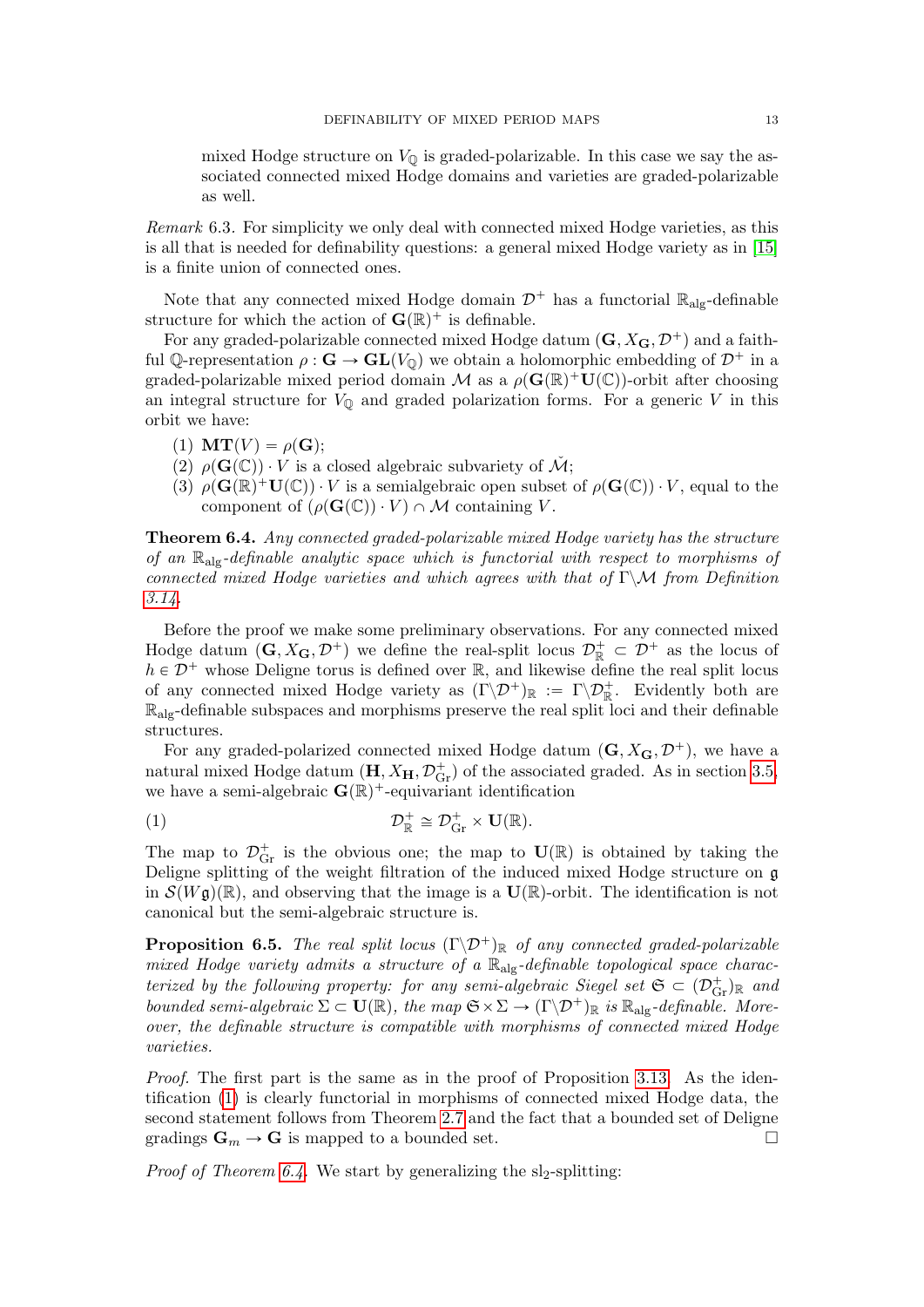**Lemma 6.6.** For any connected graded-polarized mixed Hodge domain  $\mathcal{D}^+$  there is a  $\mathbb{R}_{\text{alg}}$ -definable  $\mathbf{G}(\mathbb{R})^+$ -equivariant retraction  $r : \mathcal{D}^+ \to \mathcal{D}_{\mathbb{R}}^+$  which is compatible with morphisms of connected mixed Hodge domains.

*Proof.* A faithful Q-representation  $\rho : \mathbf{G} \to \mathbf{GL}(V_0)$  yields an embedding  $\iota : \mathcal{D}^+ \to \mathcal{M}$ into a graded-polarizable mixed period domain and we may pull back the  $sl_2$ -retraction  $r : \mathcal{M} \to \mathcal{M}_{\mathbb{R}}$  to  $\mathcal{D}^+$ .

It remains to show that the sl<sub>2</sub>-retraction commutes with a morphism  $\mathcal{D}^+ \to \mathcal{D}'^+$ induced by a morphism of mixed Hodge data  $\rho : (\mathbf{G}, X_{\mathbf{G}}) \to (\mathbf{G}', X'_{\mathbf{G'}})$ . For any  $h \in X_{\mathbf{G}}, \rho$  induces a morphism  $d\rho : \mathfrak{g} \to \mathfrak{g}'$  of mixed Hodge structures induced by h and  $\rho \circ h$ . The Deligne  $\delta$ -splitting of  $\mathfrak g$  is  $\text{Ad}(e^{-i\delta}) \cdot h$  where  $\delta \in (L_{\mathfrak g}^{-1,-1})_{\mathbb R}$  is the unique element for which  $T = \text{Ad}(e^{-2i\delta})\overline{T}$ , where T is the Deligne grading [\[10,](#page-14-9) Prop. 2.20]. From the proof of [\[10,](#page-14-9) Prop. 2.2],  $\delta$  is contained in ad  $\mathfrak{g}_{\mathbb{R}}$ , in fact in the Lie algebra generated by the weight torus and its conjugate. Obviously  $d\rho(T)$  is the Deligne grading of  $\rho \circ h$ , and so  $d\rho(\delta)$  is the  $\delta$  operator for  $\mathfrak{g}'$ . As the sl<sub>2</sub>-splitting is defined by universal Lie polynomials in  $\delta$ , the result follows.

As in Definition [3.14,](#page-7-3) we endow  $\Gamma \backslash \mathcal{M}$  with a definable structure coming from the definable set  $r^{-1}(\Xi)$  for a definable fundamental set  $\Xi$  for  $(\Gamma \backslash \mathcal{M})_{\mathbb{R}}$ . By the lemma this definable structure is compatible with morphisms.

6.3. (Weakly) special subvarieties. Briefly, as in [\[15\]](#page-14-17) we define the collection of weakly special subvarieties of connected mixed Hodge varieties to be the minimal collection which is closed under finite unions, taking connected components, and taking images and preimages under morphisms of mixed Hodge varieties and which contains points. For an algebraic variety S with an admissible variation of integral gradedpolarized mixed Hodge structures  $(\mathcal{L}, \mathcal{W}, F)$  with monodromy contained in Γ, we define the weakly special subspaces of  $S$  to be the pull-backs of weakly special subvarieties of Γ $\mathcal{M}$  along the associated period map  $\varphi : S \to \Gamma \backslash \mathcal{M}$  with their natural structure as locally closed  $\mathbb{R}_{an,exp}$ -definable analytic subspaces, by Theorem [4.4.](#page-9-0) From definable GAGA [\[2,](#page-14-1) Theorem 3.1] we conclude:

Corollary 6.7. Weakly special subspaces of S are algebraic.

As a concrete example of the corollary, we specifically treat the case of Noether– Lefschetz loci in more detail, and leave the general setup to the reader. For any  $V \in \mathcal{M}$ , define the Noether–Lefschetz locus

$$
\mathcal{NL}(V) = \{V' \in \mathcal{M} \mid \mathbf{MT}(V') \subset \mathbf{MT}(V)\} \subset \mathcal{M}.
$$

and let  $NL(V) \subset \Gamma \backslash \mathcal{M}$  be the image. The following is the mixed analog of [\[12,](#page-14-19) Theorem II.C.1]; the same proof works with essentially no modification.

**Proposition 6.8.** For  $V \in \mathcal{M}$ , let  $G := \mathbf{MT}(V)$  with unipotent radical U and let  $X_G$  be the  $\mathbf{G}(\mathbb{R})\mathbf{U}(\mathbb{C})$ -conjugacy class of the Deligne torus of V. Then the component of  $N\mathcal{L}(V)$  passing through V is the connected mixed Hodge domain for  $(G, X_G)$ containing V .

Corollary 6.9. NL $(V) \subset \Gamma \backslash \mathcal{M}$  is a definable analytic subspace.

*Proof.* From the proposition and Theorem [6.4,](#page-12-0) each connected component of  $\text{NL}(V)$  is a definable analytic subspace, and it remains to check there are finitely many components. For  $V' \in \mathcal{M}$ , to have  $\mathbf{MT}(V') \subset \mathbf{MT}(V)$  we must check if finitely many vectors in finitely many  $T^{m,n}(V')$  are Hodge, that is, contained in  $F^0T^{m,n}(V') \cap W_0T^{m,n}(V')$ . Thus,  $\mathcal{NL}(V) = \widetilde{\mathcal{NL}}(V) \cap \mathcal{M}$  for a natural algebraic subvariety  $\widetilde{\mathcal{NL}}(V) \subset \widetilde{\mathcal{M}}$ . As  $\widetilde{\mathcal{NL}}(V)$  intersects a definable fundamental set for Γ $\mathcal{M}$  in finitely many components, the result follows.  $\Box$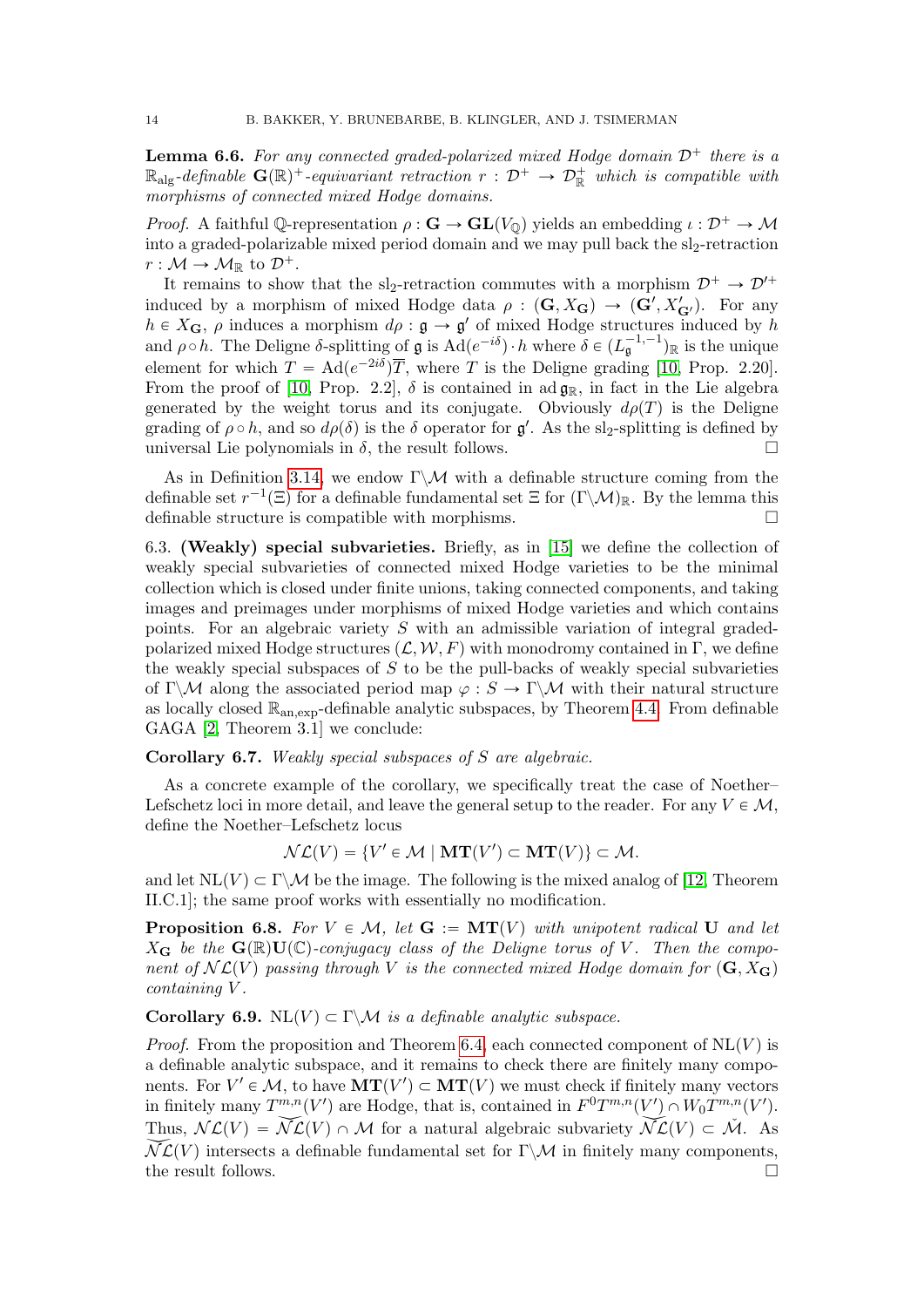For any algebraic variety S with an admissible variation of integral graded-polarized mixed Hodge structures  $(L, W, F)$  with monodromy contained in Γ and any  $s \in S$  we define  $NL_s \subset S$  to be the pull back of  $NL(\mathcal{L}_s, \mathcal{W}_s, F_s) \subset \Gamma \backslash \mathcal{M}$  with its natural structure as a definable analytic subspace.

# Corollary 6.10.  $\text{NL}_s \subset S$  is algebraic.

Recall the definition of  $Hdg_0^d(S) \subset S$  from the introduction. Using that there are finitely many  $O(\text{Gr}_{0}^{W} V_{\mathbb{Z}}, q_{0})$ -orbits of primitive vectors v with fixed square  $q_{0}(v, v)$  =  $d \neq 0$  (for instance using [\[17\]](#page-14-20)), and therefore finitely many Γ-orbits of  $v \in W_0V_\mathbb{Z}$  with  $q_0(v, v) = 0$ , we deduce in the same fashion:

**Corollary 6.11.**  $Hdg_0^d(S) \subset S$  is algebraic.

#### **REFERENCES**

- <span id="page-14-16"></span>[1] Y. Andr´e. Mumford-Tate groups of mixed Hodge structures and the theorem of the fixed part. Compositio Math., 82(1):1–24, 1992.
- <span id="page-14-1"></span>[2] B. Bakker, Y. Brunebarbe, and J. Tsimerman. o-minimal GAGA and a conjecture of Griffiths. [arXiv:1811.12230](http://arxiv.org/abs/1811.12230).
- <span id="page-14-0"></span>[3] B. Bakker, B. Klingler, and J. Tsimerman. Tame topology of arithmetic quotients and algebraicity of Hodge loci. J. Amer. Math. Soc., to appear.
- <span id="page-14-13"></span>[4] N. Bourbaki. Éléments de mathématique. Topologie générale. Chapitres 1 à  $\ddot{4}$ . Hermann, Paris, 1971.
- <span id="page-14-3"></span>[5] P. Brosnan and G. Pearlstein. On the algebraicity of the zero locus of an admissible normal function. Compos. Math., 149(11):1913–1962, 2013.
- <span id="page-14-6"></span>[6] Patrick Brosnan and Gregory Pearlstein. Zero loci of admissible normal functions with torsion singularities. Duke Math. J., 150(1):77–100, 2009.
- <span id="page-14-8"></span>[7] Patrick Brosnan, Gregory Pearlstein, and Christian Schnell. The locus of Hodge classes in an admissible variation of mixed Hodge structure. C. R. Math. Acad. Sci. Paris, 348(11-12):657– 660, 2010.
- <span id="page-14-7"></span>[8] Patrick Brosnan and Gregory J. Pearlstein. The zero locus of an admissible normal function. Ann. of Math. (2), 170(2):883–897, 2009.
- <span id="page-14-5"></span>[9] E. Cattani, P. Deligne, and A. Kaplan. On the locus of Hodge classes. J. Amer. Math. Soc., 8(2):483–506, 1995.
- <span id="page-14-9"></span>[10] E. Cattani, A. Kaplan, and W. Schmid. Degeneration of Hodge structures. Ann. of Math. (2), 123(3):457–535, 1986.
- <span id="page-14-11"></span>[11] Pierre Deligne. Théorie de Hodge. II. Inst. Hautes Études Sci. Publ. Math.,  $(40):5-57$ , 1971.
- <span id="page-14-19"></span>[12] M. Green, P. Griffiths, and M. Kerr. Mumford-Tate groups and domains, volume 183 of Annals of Mathematics Studies. Princeton University Press, Princeton, NJ, 2012. Their geometry and arithmetic.
- <span id="page-14-15"></span>[13] M. Kashiwara. A study of variation of mixed Hodge structure. Publ. Res. Inst. Math. Sci., 22(5):991–1024, 1986.
- <span id="page-14-4"></span>[14] K. Kato, C. Nakayama, and S. Usui.  $SL(2)$ -orbit theorem for degeneration of mixed Hodge structure. J. Algebraic Geom., 17(3):401–479, 2008.
- <span id="page-14-17"></span>[15] B. Klingler. Hodge loci and atypical intersections: conjectures. [arXiv:1711.09387](http://arxiv.org/abs/1711.09387), 2017.
- <span id="page-14-10"></span>[16] Bertram Kostant. The principal three-dimensional subgroup and the Betti numbers of a complex simple Lie group. Amer. J. Math., 81:973–1032, 1959.
- <span id="page-14-20"></span>[17] V. V. Nikulin. Integer symmetric bilinear forms and some of their geometric applications. Izv. Akad. Nauk SSSR Ser. Mat., 43(1):111–177, 238, 1979.
- <span id="page-14-12"></span>[18] Gregory J. Pearlstein. Variations of mixed Hodge structure, Higgs fields, and quantum cohomology. Manuscripta Math., 102(3):269–310, 2000.
- <span id="page-14-18"></span>[19] R. Pink. Arithmetical compactification of mixed Shimura varieties, volume 209 of Bonner Mathematische Schriften [Bonn Mathematical Publications]. Universität Bonn, Mathematisches Institut, Bonn, 1990. Dissertation, Rheinische Friedrich-Wilhelms-Universität Bonn, Bonn, 1989.
- <span id="page-14-2"></span>[20] Morihiko Saito. Modules de Hodge polarisables. Publ. Res. Inst. Math. Sci., 24(6):849–995 (1989), 1988.
- <span id="page-14-14"></span>[21] W. Schmid. Variation of Hodge structure: the singularities of the period mapping. *Invent. Math.*, 22:211–319, 1973.